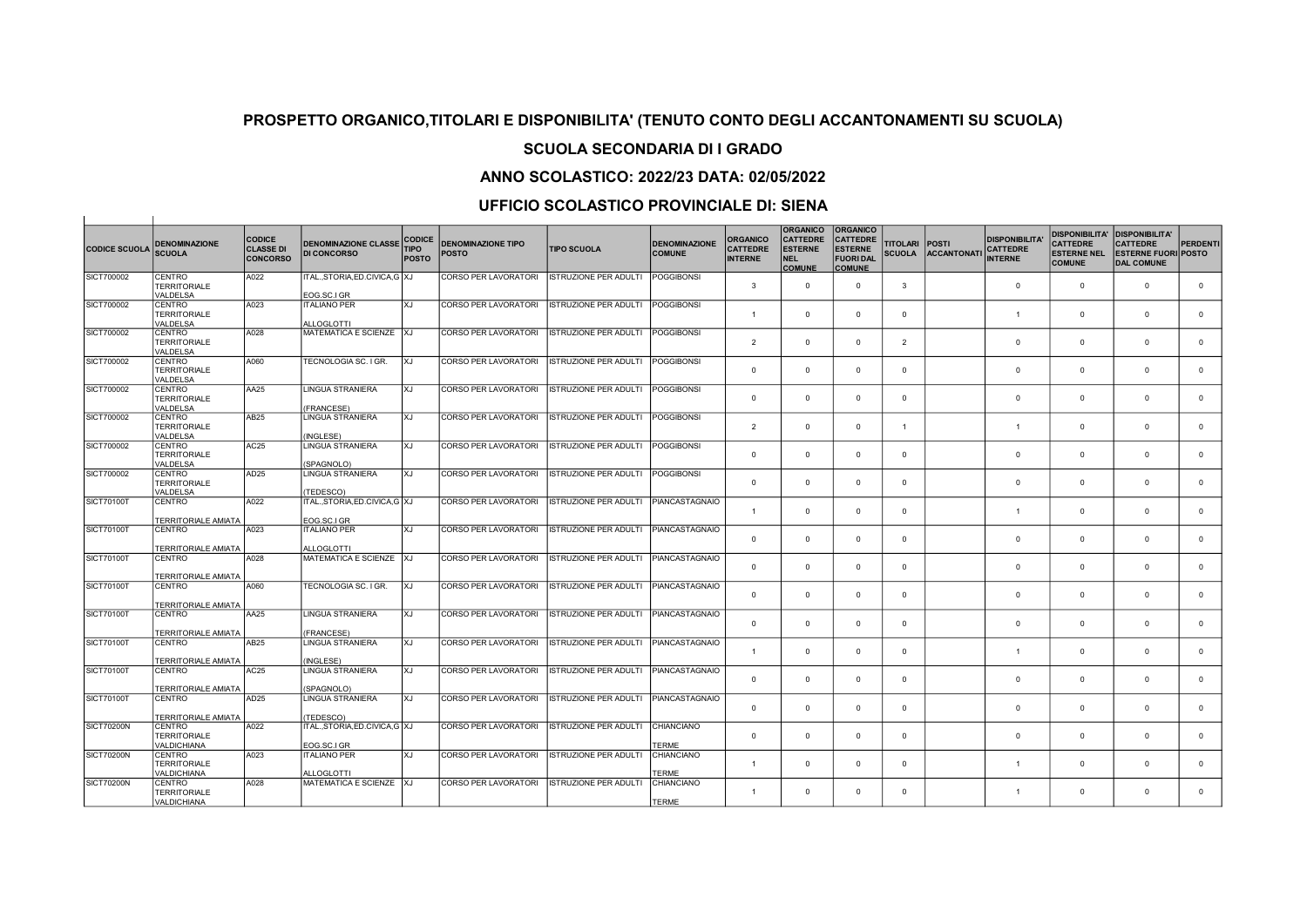#### SCUOLA SECONDARIA DI I GRADO

### ANNO SCOLASTICO: 2022/23 DATA: 02/05/2022

#### UFFICIO SCOLASTICO PROVINCIALE DI: SIENA

 $\mathbf{1}$ 

 $\sim$  1.

| <b>CODICE SCUOLA</b>     | <b>DENOMINAZIONE</b><br><b>SCUOLA</b>                      | <b>CODICE</b><br><b>CLASSE DI</b><br><b>CONCORSO</b> | <b>DENOMINAZIONE CLASSE</b><br><b>DI CONCORSO</b>      | <b>CODICE</b><br><b>TIPO</b><br><b>POSTO</b> | <b>DENOMINAZIONE TIPO</b><br><b>POSTO</b> | <b>TIPO SCUOLA</b>               | <b>DENOMINAZIONE</b><br><b>COMUNE</b>       | <b>ORGANICO</b><br><b>CATTEDRE</b><br><b>INTERNE</b> | <b>ORGANICO</b><br><b>CATTEDRE</b><br><b>ESTERNE</b><br>NEL<br><b>COMUNE</b> | <b>ORGANICO</b><br><b>CATTEDRE</b><br><b>ESTERNE</b><br><b>FUORI DAL</b><br><b>COMUNE</b> | <b>TITOLARI</b><br><b>SCUOLA</b> | <b>POSTI</b><br><b>ACCANTONATI</b> | <b>DISPONIBILITA</b><br><b>CATTEDRE</b><br><b>INTERNE</b> | <b>DISPONIBILITA'</b><br><b>CATTEDRE</b><br><b>ESTERNE NEL</b><br><b>COMUNE</b> | <b>DISPONIBILITA'</b><br><b>CATTEDRE</b><br><b>ESTERNE FUORI POSTO</b><br><b>DAL COMUNE</b> | <b>PERDENTI</b>             |
|--------------------------|------------------------------------------------------------|------------------------------------------------------|--------------------------------------------------------|----------------------------------------------|-------------------------------------------|----------------------------------|---------------------------------------------|------------------------------------------------------|------------------------------------------------------------------------------|-------------------------------------------------------------------------------------------|----------------------------------|------------------------------------|-----------------------------------------------------------|---------------------------------------------------------------------------------|---------------------------------------------------------------------------------------------|-----------------------------|
| SICT70200N               | CENTRO<br><b>TERRITORIALE</b><br><b>VALDICHIANA</b>        | A060                                                 | TECNOLOGIA SC. I GR.                                   | XJ                                           | <b>CORSO PER LAVORATORI</b>               | <b>ISTRUZIONE PER ADULTI</b>     | CHIANCIANO<br><b>TERME</b>                  | $^{\circ}$                                           | $\Omega$                                                                     | $^{\circ}$                                                                                | $\mathbf{0}$                     |                                    | $\overline{0}$                                            | $\mathbf{0}$                                                                    | $\mathbf{0}$                                                                                | $\mathbf{0}$                |
| <b>SICT70200N</b>        | CENTRO<br><b>TERRITORIALE</b><br>VALDICHIANA               | AA25                                                 | <b>LINGUA STRANIERA</b><br>(FRANCESE)                  | XJ.                                          | <b>CORSO PER LAVORATORI</b>               | <b>ISTRUZIONE PER ADULTI</b>     | CHIANCIANO<br><b>TERME</b>                  | $\Omega$                                             | $\Omega$                                                                     | $\Omega$                                                                                  | $\Omega$                         |                                    | $\Omega$                                                  | $\Omega$                                                                        | $\Omega$                                                                                    | $\Omega$                    |
| <b>SICT70200N</b>        | <b>CENTRO</b><br><b>TERRITORIALE</b><br><b>VALDICHIANA</b> | <b>AB25</b>                                          | LINGUA STRANIERA<br>(INGLESE)                          | lxJ                                          | <b>CORSO PER LAVORATORI</b>               | <b>ISTRUZIONE PER ADULTI</b>     | CHIANCIANO<br><b>TERME</b>                  | $^{\circ}$                                           | $\Omega$                                                                     | $^{\circ}$                                                                                | $^{\circ}$                       |                                    | $\mathbf 0$                                               | $\mathbf{0}$                                                                    | $\mathbf{0}$                                                                                | $\mathbf{0}$                |
| <b>SICT70200N</b>        | CENTRO<br><b>TERRITORIALE</b><br><b>VALDICHIANA</b>        | AC25                                                 | <b>LINGUA STRANIERA</b><br>(SPAGNOLO)                  | XJ                                           | <b>CORSO PER LAVORATORI</b>               | <b>ISTRUZIONE PER ADULTI</b>     | CHIANCIANO<br><b>TERME</b>                  | $^{\circ}$                                           | $\Omega$                                                                     | $^{\circ}$                                                                                | $^{\circ}$                       |                                    | $\mathbf 0$                                               | $\mathbf{0}$                                                                    | $\Omega$                                                                                    | $\mathbf{0}$                |
| <b>SICT70200N</b>        | <b>CENTRO</b><br><b>TERRITORIALE</b><br><b>VALDICHIANA</b> | AD <sub>25</sub>                                     | LINGUA STRANIERA<br>(TEDESCO)                          | XJ                                           | <b>CORSO PER LAVORATORI</b>               | <b>ISTRUZIONE PER ADULTI</b>     | CHIANCIANO<br><b>TERME</b>                  | $\Omega$                                             | $\Omega$                                                                     | $\Omega$                                                                                  | $\Omega$                         |                                    | $\Omega$                                                  | $\Omega$                                                                        | $\Omega$                                                                                    | $\mathbf{0}$                |
| SIMM80401D               | SCUOLA MEDIA G.<br><b>PARINI</b>                           | A001                                                 | ARTE E IMMAGINE SC. I<br>GR.                           | <b>INN</b>                                   | <b>NORMALE</b>                            | <b>NORMALE</b>                   | TORRITA DI SIENA                            | $\mathbf{1}$                                         | $\Omega$                                                                     | $\mathbf{0}$                                                                              | $\mathbf{1}$                     |                                    | $\mathbf{0}$                                              | $\mathbf{0}$                                                                    | $\mathbf{0}$                                                                                | $\overline{0}$              |
| SIMM80401D               | SCUOLA MEDIA G.<br><b>PARINI</b>                           | A022                                                 | ITALSTORIA.ED.CIVICA.G INN<br>EOG.SC.I GR              |                                              | <b>NORMALE</b>                            | <b>NORMALE</b>                   | <b>TORRITA DI SIENA</b>                     | 8                                                    | $\Omega$                                                                     | $\Omega$                                                                                  | $\overline{7}$                   |                                    | $\overline{1}$                                            | $\Omega$                                                                        | $\mathbf{0}$                                                                                | $\overline{0}$              |
| SIMM80401D               | SCUOLA MEDIA G.<br><b>PARINI</b>                           | A028                                                 | MATEMATICA E SCIENZE NN                                |                                              | <b>NORMALE</b>                            | <b>NORMALE</b>                   | TORRITA DI SIENA                            | $\Delta$                                             | $\Omega$                                                                     | $^{\circ}$                                                                                | $\mathbf{A}$                     |                                    | $\mathbf{0}$                                              | $\Omega$                                                                        | $\Omega$                                                                                    | $\overline{0}$              |
| SIMM80401D               | SCUOLA MEDIA G.<br><b>PARINI</b>                           | A030                                                 | MUSICA SC. I GR.                                       | NN                                           | <b>NORMALE</b>                            | <b>NORMALE</b>                   | <b>TORRITA DI SIENA</b>                     | $\overline{1}$                                       | $\Omega$                                                                     | $\Omega$                                                                                  | $\overline{1}$                   |                                    | $\mathbf{0}$                                              | $\Omega$                                                                        | $\Omega$                                                                                    | $\mathbf{0}$                |
| SIMM80401D<br>SIMM80401D | SCUOLA MEDIA G.<br><b>PARINI</b><br>SCUOLA MEDIA G.        | A049<br>A060                                         | SC. MOT. E SPORT. SC. I<br>GR.<br>TECNOLOGIA SC. I GR. | <b>INN</b><br><b>INN</b>                     | <b>NORMALE</b><br>NORMALE                 | <b>NORMALE</b><br><b>NORMALE</b> | TORRITA DI SIENA<br><b>TORRITA DI SIENA</b> | $\overline{1}$                                       | $\Omega$                                                                     | $\Omega$                                                                                  | $\overline{1}$                   |                                    | $\Omega$                                                  | $\mathbf{0}$                                                                    | $\Omega$                                                                                    | $\mathbf{0}$                |
| SIMM80401D               | <b>PARINI</b><br>SCUOLA MEDIA G.                           | AB25                                                 | LINGUA STRANIERA                                       | <b>NN</b>                                    | <b>NORMALE</b>                            | <b>NORMALE</b>                   | <b>TORRITA DI SIENA</b>                     | $\overline{1}$                                       | $\Omega$                                                                     | $\mathbf{0}$                                                                              | $\overline{1}$                   |                                    | $\mathbf{0}$                                              | $\mathbf{0}$                                                                    | $\mathbf{0}$                                                                                | $\circ$                     |
| SIMM80401D               | <b>PARINI</b><br>SCUOLA MEDIA G.                           | AC25                                                 | (INGLESE)<br>LINGUA STRANIERA                          | INN.                                         | NORMAL F                                  | <b>NORMALE</b>                   | <b>TORRITA DI SIENA</b>                     | 2                                                    | $\Omega$                                                                     | $\mathbf{0}$                                                                              | $\overline{2}$                   |                                    | $\mathbf{0}$                                              | $\Omega$                                                                        | $\mathbf{0}$                                                                                | $\overline{0}$              |
| SIMM80401D               | <b>PARINI</b><br>SCUOLA MEDIA G.                           | AD00                                                 | (SPAGNOLO)<br>SOSTEGNO                                 | EH.                                          | SOSTEGNO PSICOFISICO                      | NORMALE                          | TORRITA DI SIENA                            | $\overline{1}$<br>5                                  | $\Omega$                                                                     | $\mathbf{0}$                                                                              | $\Omega$                         |                                    | $\overline{1}$                                            | $\Omega$                                                                        | $\mathbf{0}$                                                                                | $\overline{0}$              |
| SIMM805019               | <b>PARINI</b><br>DON LORENZO MILANI A001                   |                                                      | ARTE E IMMAGINE SC.                                    | INN.                                         | <b>NORMALE</b>                            | <b>NORMALE</b>                   | SINALUNGA                                   | $\overline{1}$                                       | $\Omega$<br>$\Omega$                                                         | $\Omega$<br>$\overline{1}$                                                                | $\mathbf{3}$<br>$\overline{1}$   |                                    | $\overline{2}$<br>$\Omega$                                | $\Omega$<br>$\mathbf 0$                                                         | $\Omega$<br>$\overline{1}$                                                                  | $\mathbf{0}$<br>$\mathbf 0$ |
| SIMM805019               | DON LORENZO MILANI 1A022                                   |                                                      | GR.<br>ITAL., STORIA, ED.CIVICA, G NN                  |                                              | <b>NORMALE</b>                            | <b>NORMALE</b>                   | SINALUNGA                                   | 9                                                    | $\Omega$                                                                     | $\Omega$                                                                                  | 8                                |                                    | $\overline{1}$                                            | $\mathbf{0}$                                                                    | $\mathbf{0}$                                                                                | $\mathbf{0}$                |
| SIMM805019               | DON LORENZO MILANI   A028                                  |                                                      | EOG.SC.I GR<br>MATEMATICA E SCIENZE NN                 |                                              | <b>NORMALE</b>                            | <b>NORMALE</b>                   | SINALUNGA                                   | $\overline{5}$                                       | $\Omega$                                                                     | $\mathbf{0}$                                                                              | $\overline{4}$                   |                                    | $\overline{1}$                                            | $\Omega$                                                                        | $\Omega$                                                                                    | $\overline{0}$              |
| SIMM805019               | DON LORENZO MILANI 4030                                    |                                                      | MUSICA SC. I GR.                                       | NN                                           | <b>NORMALE</b>                            | <b>NORMALE</b>                   | SINALUNGA                                   | $\overline{1}$                                       | $\Omega$                                                                     | $\mathbf{1}$                                                                              | 2                                |                                    | $^{\circ}$                                                | $\mathbf{0}$                                                                    | $\Omega$                                                                                    | $^{\circ}$                  |
| SIMM805019               | DON LORENZO MILANI 1A049                                   |                                                      | SC. MOT. E SPORT. SC. I<br>GR                          | <b>INN</b>                                   | <b>NORMALE</b>                            | <b>NORMALE</b>                   | SINALUNGA                                   | $\mathbf{1}$                                         | $\Omega$                                                                     | $\overline{1}$                                                                            | $\overline{1}$                   |                                    | $\mathbf{0}$                                              | $\Omega$                                                                        |                                                                                             | $\mathbf 0$                 |
| SIMM805019               | DON LORENZO MILANI A060                                    |                                                      | TECNOLOGIA SC. I GR.                                   | <b>NN</b>                                    | NORMALE                                   | <b>NORMALE</b>                   | SINALUNGA                                   | $\mathbf{1}$                                         | $\Omega$                                                                     | $\overline{1}$                                                                            | $\overline{1}$                   |                                    | $^{\circ}$                                                | $\Omega$                                                                        |                                                                                             | $^{\circ}$                  |
| SIMM805019               | DON LORENZO MILANI   AA25                                  |                                                      | <b>LINGUA STRANIERA</b><br>(FRANCESE)                  | NN                                           | <b>NORMALE</b>                            | <b>NORMALE</b>                   | SINALUNGA                                   | $\overline{1}$                                       | $\Omega$                                                                     |                                                                                           | $\overline{1}$                   |                                    | $\Omega$                                                  | $\Omega$                                                                        |                                                                                             | $\Omega$                    |
| SIMM805019               | DON LORENZO MILANI AB25                                    |                                                      | LINGUA STRANIERA<br>(INGLESE)                          | INN.                                         | <b>NORMALE</b>                            | <b>NORMALE</b>                   | SINALUNGA                                   | 3                                                    | $\Omega$                                                                     |                                                                                           | 3                                |                                    | $\Omega$                                                  | $\mathbf 0$                                                                     |                                                                                             | $\circ$                     |
| SIMM805019               | DON LORENZO MILANI AD00                                    |                                                      | SOSTEGNO                                               | FH.                                          | ISOSTEGNO PSICOFISICO                     | <b>NORMALE</b>                   | SINALUNGA                                   | $\overline{4}$                                       | $\Omega$                                                                     | $\overline{1}$                                                                            | 5 <sup>5</sup>                   |                                    | $\Omega$                                                  | $\Omega$                                                                        | $\Omega$                                                                                    | $\overline{0}$              |
| SIMM806015               | FOLGORE DA SAN<br><b>GIMIGNANO</b>                         | A001                                                 | ARTE E IMMAGINE SC. I<br>GR.                           | <b>INN</b>                                   | <b>NORMALE</b>                            | <b>NORMALE</b>                   | SAN GIMIGNANO                               | $\Omega$                                             | $\Omega$                                                                     |                                                                                           | $\mathbf{1}$                     |                                    | $\Omega$                                                  | $\Omega$                                                                        | $\Omega$                                                                                    | $\Omega$                    |
| SIMM806015               | FOLGORE DA SAN<br><b>GIMIGNANO</b>                         | A022                                                 | ITALSTORIA.ED.CIVICA.G INN<br>EOG.SC.I GR              |                                              | <b>NORMALE</b>                            | <b>NORMALE</b>                   | <b>SAN GIMIGNANO</b>                        | $\overline{4}$                                       | $\Omega$                                                                     | $\mathbf{0}$                                                                              | 5                                |                                    | $\Omega$                                                  | $\Omega$                                                                        | $\Omega$                                                                                    | $\overline{1}$              |
| SIMM806015               | FOLGORE DA SAN<br><b>GIMIGNANO</b>                         | A028                                                 | MATEMATICA E SCIENZE NN                                |                                              | <b>NORMALE</b>                            | <b>NORMALE</b>                   | SAN GIMIGNANO                               | 2                                                    | $\Omega$                                                                     | $\mathbf{0}$                                                                              | $\overline{2}$                   |                                    | $\mathbf 0$                                               | $\Omega$                                                                        | $\mathbf{0}$                                                                                | $\mathbf{0}$                |
| SIMM806015               | FOLGORE DA SAN<br><b>GIMIGNANO</b>                         | A030                                                 | MUSICA SC. I GR.                                       | INN                                          | <b>NORMALE</b>                            | <b>NORMALE</b>                   | <b>SAN GIMIGNANO</b>                        | $\Omega$                                             | $\Omega$                                                                     |                                                                                           | $\overline{1}$                   |                                    | $\Omega$                                                  | $\Omega$                                                                        | $\Omega$                                                                                    | $\overline{0}$              |
| SIMM806015               | FOLGORE DA SAN<br><b>GIMIGNANO</b>                         | A049                                                 | SC. MOT. E SPORT. SC. I<br>GR.                         | <b>INN</b>                                   | <b>NORMALE</b>                            | <b>NORMALE</b>                   | <b>SAN GIMIGNANO</b>                        | $\Omega$                                             | $\Omega$                                                                     |                                                                                           |                                  |                                    | $\Omega$                                                  | $\Omega$                                                                        | $\Omega$                                                                                    | $\mathbf{0}$                |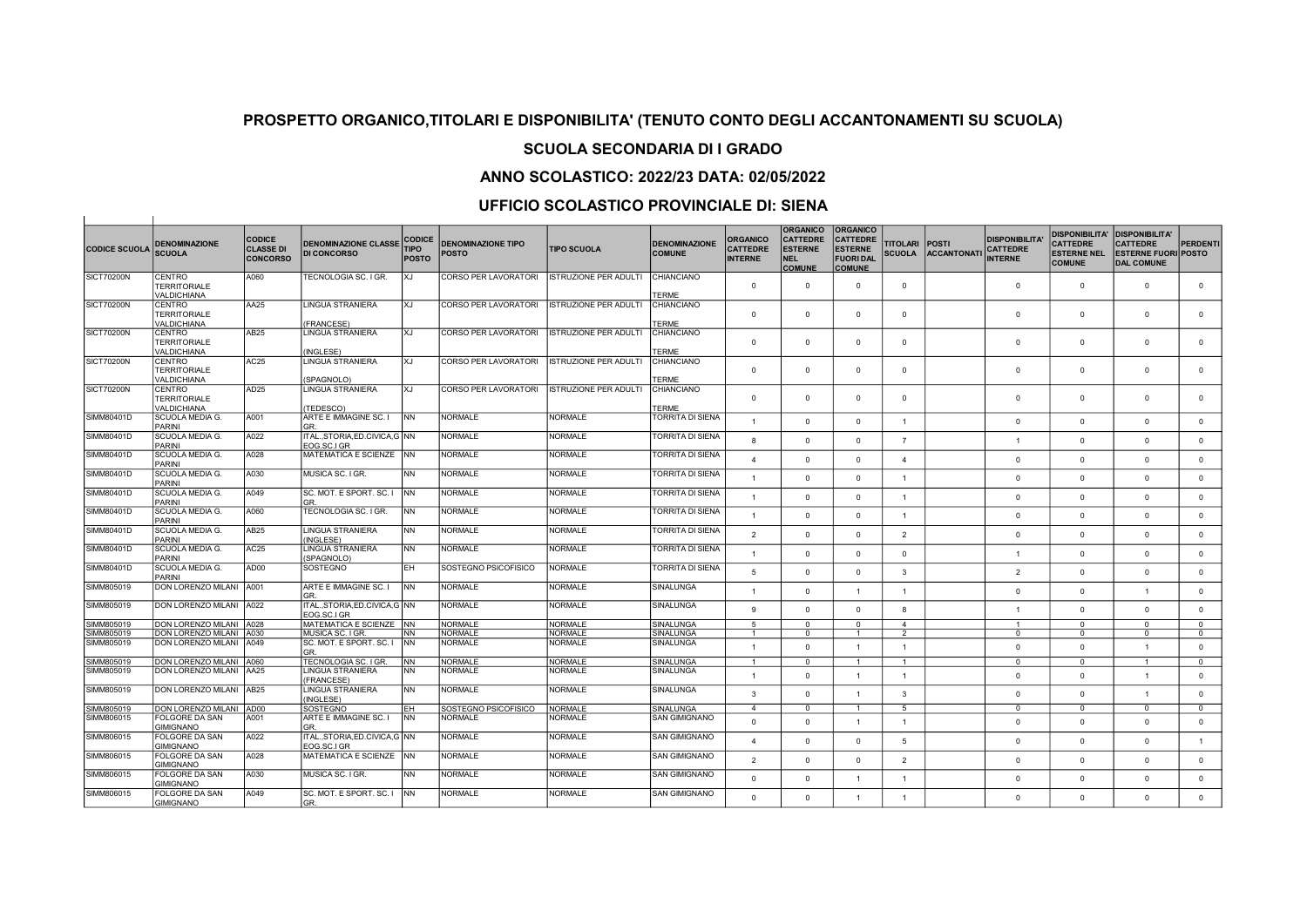## SCUOLA SECONDARIA DI I GRADO

### ANNO SCOLASTICO: 2022/23 DATA: 02/05/2022

| <b>CODICE SCUOLA</b> | <b>DENOMINAZIONE</b><br><b>SCUOLA</b>     | <b>CODICE</b><br><b>CLASSE DI</b><br><b>CONCORSO</b> | <b>DENOMINAZIONE CLASSE</b><br><b>DI CONCORSO</b> | <b>CODICE</b><br><b>TIPO</b><br><b>POSTO</b> | <b>DENOMINAZIONE TIPO</b><br><b>POSTO</b> | <b>TIPO SCUOLA</b> | <b>DENOMINAZIONE</b><br><b>COMUNE</b>                 | <b>ORGANICO</b><br><b>CATTEDRE</b><br><b>INTERNE</b> | <b>ORGANICO</b><br><b>CATTEDRE</b><br><b>ESTERNE</b><br><b>NEL</b><br><b>COMUNE</b> | <b>ORGANICO</b><br><b>CATTEDRE</b><br><b>ESTERNE</b><br><b>FUORI DAL</b><br><b>COMUNE</b> | <b>TITOLARI</b><br><b>SCUOLA</b> | <b>POSTI</b><br><b>ACCANTONATI</b> | <b>DISPONIBILITA</b><br><b>CATTEDRE</b><br><b>INTERNE</b> | <b>DISPONIBILITA'</b><br><b>CATTEDRE</b><br><b>ESTERNE NEL</b><br><b>COMUNE</b> | <b>DISPONIBILITA'</b><br><b>CATTEDRE</b><br><b>ESTERNE FUORI POSTO</b><br><b>DAL COMUNE</b> | PERDENTI       |
|----------------------|-------------------------------------------|------------------------------------------------------|---------------------------------------------------|----------------------------------------------|-------------------------------------------|--------------------|-------------------------------------------------------|------------------------------------------------------|-------------------------------------------------------------------------------------|-------------------------------------------------------------------------------------------|----------------------------------|------------------------------------|-----------------------------------------------------------|---------------------------------------------------------------------------------|---------------------------------------------------------------------------------------------|----------------|
| SIMM806015           | <b>FOLGORE DA SAN</b><br><b>GIMIGNANO</b> | A060                                                 | TECNOLOGIA SC. I GR.                              | <b>NN</b>                                    | <b>NORMALE</b>                            | <b>NORMALE</b>     | <b>SAN GIMIGNANO</b>                                  | $\overline{0}$                                       | $\Omega$                                                                            | $\mathbf{1}$                                                                              | $\overline{1}$                   |                                    | $\Omega$                                                  | $\overline{0}$                                                                  | $\mathbf{0}$                                                                                | $\mathbf{0}$   |
| SIMM806015           | FOLGORE DA SAN<br><b>GIMIGNANO</b>        | AA25                                                 | <b>LINGUA STRANIERA</b><br>(FRANCESE)             | <b>NN</b>                                    | <b>NORMALE</b>                            | <b>NORMALE</b>     | <b>SAN GIMIGNANO</b>                                  | $\Omega$                                             | $\Omega$                                                                            | $\overline{1}$                                                                            | $\overline{1}$                   |                                    | $\Omega$                                                  | $\Omega$                                                                        | $\Omega$                                                                                    | $\mathbf 0$    |
| SIMM806015           | FOLGORE DA SAN<br><b>GIMIGNANO</b>        | AB25                                                 | <b>LINGUA STRANIERA</b><br>(INGLESE)              | <b>NN</b>                                    | <b>NORMALE</b>                            | <b>NORMALE</b>     | <b>SAN GIMIGNANO</b>                                  | $\overline{1}$                                       | $\Omega$                                                                            | $\mathbf{0}$                                                                              | $\overline{1}$                   |                                    | $\Omega$                                                  | $\mathbf{0}$                                                                    | $\mathbf{0}$                                                                                | $\mathbf 0$    |
| SIMM806015           | FOLGORE DA SAN                            | AD00                                                 | SOSTEGNO                                          | EH.                                          | SOSTEGNO PSICOFISICO                      | <b>NORMALE</b>     | <b>SAN GIMIGNANO</b>                                  | $\Omega$                                             | $\Omega$                                                                            | $\overline{1}$                                                                            | $\overline{1}$                   |                                    | $\Omega$                                                  | $\Omega$                                                                        | $\Omega$                                                                                    | $\Omega$       |
| SIMM807011           | <b>GIMIGNANO</b><br><b>AMBROGIO</b>       | A001                                                 | ARTE E IMMAGINE SC. I                             | NN                                           | <b>NORMALE</b>                            | NORMALE            | <b>SOVICILLE</b>                                      | $\overline{1}$                                       | $\Omega$                                                                            | $\mathbf{1}$                                                                              | $\overline{2}$                   |                                    | $\Omega$                                                  | $\Omega$                                                                        | $\Omega$                                                                                    | $\mathbf{0}$   |
| SIMM807011           | LORENZETTI<br><b>AMBROGIO</b>             | A022                                                 | GR.<br>ITAL., STORIA, ED.CIVICA, G NN             |                                              | <b>NORMALE</b>                            | <b>NORMALE</b>     | <b>SOVICILLE</b>                                      | 8                                                    | $\Omega$                                                                            | $\mathbf{0}$                                                                              | 8                                |                                    | $\Omega$                                                  | $\mathbf{0}$                                                                    | $\Omega$                                                                                    | $\circ$        |
| SIMM807011           | <b>ORENZETTI</b><br><b>AMBROGIO</b>       | A028                                                 | EOG.SC.I GR<br>IMATEMATICA E SCIENZE              | <b>INN</b>                                   | NORMALE                                   | <b>NORMALE</b>     | SOVICILLE                                             | 5                                                    | $\Omega$                                                                            | $\circ$                                                                                   | 5                                |                                    | $\Omega$                                                  | $\overline{0}$                                                                  | $\Omega$                                                                                    | $\mathbf{0}$   |
| SIMM807011           | LORENZETTI<br><b>AMBROGIO</b>             | A030                                                 | MUSICA SC. I GR.                                  | <b>NN</b>                                    | <b>NORMALE</b>                            | <b>NORMALE</b>     | <b>SOVICILLE</b>                                      | $\overline{2}$                                       | $\Omega$                                                                            | $\circ$                                                                                   | $\overline{2}$                   |                                    | $\Omega$                                                  | $\Omega$                                                                        | $\mathbf{0}$                                                                                | $\mathbf 0$    |
| SIMM807011           | LORENZETTI<br><b>AMBROGIO</b>             | A049                                                 | SC. MOT. E SPORT. SC. I                           | <b>INN</b>                                   | <b>NORMALE</b>                            | <b>NORMALE</b>     | <b>SOVICILLE</b>                                      | $\mathbf{1}$                                         | $\Omega$                                                                            | $\overline{1}$                                                                            | $\overline{2}$                   |                                    | $\Omega$                                                  | $\Omega$                                                                        | $\Omega$                                                                                    | $\mathbf{0}$   |
| SIMM807011           | LORENZETTI<br><b>AMBROGIO</b>             | A060                                                 | GR<br>TECNOLOGIA SC. I GR.                        | <b>INN</b>                                   | <b>NORMALE</b>                            | <b>NORMALE</b>     | <b>SOVICILLE</b>                                      | $\overline{1}$                                       | $\Omega$                                                                            | $\Omega$                                                                                  | $\overline{2}$                   |                                    | $\Omega$                                                  | $\Omega$                                                                        | $\Omega$                                                                                    | $\overline{1}$ |
| SIMM807011           | LORENZETTI<br><b>AMBROGIO</b>             | AA25                                                 | LINGUA STRANIERA                                  | <b>NN</b>                                    | <b>NORMALE</b>                            | <b>NORMALE</b>     | <b>SOVICILLE</b>                                      | $\mathbf{1}$                                         | $\Omega$                                                                            | $\mathbf{0}$                                                                              | $\overline{1}$                   |                                    | $\Omega$                                                  | $\overline{0}$                                                                  | $\mathbf{0}$                                                                                | $\mathbf 0$    |
| SIMM807011           | LORENZETTI<br><b>AMBROGIO</b>             | AB <sub>25</sub>                                     | (FRANCESE)<br>LINGUA STRANIERA                    | <b>NN</b>                                    | <b>NORMALE</b>                            | <b>NORMALE</b>     | <b>SOVICILLE</b>                                      | $\overline{2}$                                       | $\Omega$                                                                            | $\circ$                                                                                   | $\overline{1}$                   |                                    | $\overline{1}$                                            | $\Omega$                                                                        | $\Omega$                                                                                    | $\mathbf{0}$   |
| SIMM807011           | LORENZETTI<br><b>AMBROGIO</b>             | AC25                                                 | (INGLESE)<br>LINGUA STRANIERA                     | <b>NN</b>                                    | NORMALE                                   | <b>NORMALE</b>     | <b>SOVICILLE</b>                                      | $\Omega$                                             | $\Omega$                                                                            | $\overline{1}$                                                                            | $\overline{1}$                   |                                    | $\Omega$                                                  | $\Omega$                                                                        | $\Omega$                                                                                    | $\mathbf{0}$   |
| SIMM807011           | LORENZETTI<br><b>AMBROGIO</b>             | AD00                                                 | (SPAGNOLO)<br>SOSTEGNO                            | EH                                           | SOSTEGNO PSICOFISICO                      | <b>NORMALE</b>     | <b>SOVICILLE</b>                                      | 6                                                    | $\Omega$                                                                            | $\circ$                                                                                   | 3                                |                                    | 3                                                         | $\mathbf{0}$                                                                    | $\Omega$                                                                                    | $\mathbf{0}$   |
| SIMM80801R           | <b>LORENZETTI</b><br><b>RENATO FUCINI</b> | A001                                                 | ARTE E IMMAGINE SC. I                             | <b>INN</b>                                   | <b>NORMALE</b>                            | <b>NORMALE</b>     | <b>MONTERONI</b>                                      | $\overline{1}$                                       | $\Omega$                                                                            | $\mathbf{1}$                                                                              | $\overline{2}$                   |                                    | $\Omega$                                                  | $\Omega$                                                                        | $\Omega$                                                                                    | $\mathbf{0}$   |
| SIMM80801R           | <b>RENATO FUCINI</b>                      | A022                                                 | GR<br>ITAL., STORIA, ED.CIVICA, G   NN            |                                              | <b>NORMALE</b>                            | <b>NORMALE</b>     | D'ARBIA<br><b>MONTERONI</b>                           | $\overline{7}$                                       | $\Omega$                                                                            | $\circ$                                                                                   | $\overline{7}$                   |                                    | $\Omega$                                                  | $\Omega$                                                                        | $\Omega$                                                                                    | $\mathbf{0}$   |
| SIMM80801R           | <b>RENATO FUCINI</b>                      | A028                                                 | EOG.SC.I GR<br>MATEMATICA E SCIENZE               | <b>INN</b>                                   | <b>NORMALE</b>                            | NORMALE            | D'ARBIA<br><b>MONTERONI</b><br>D'ARBIA                | 5                                                    | $\overline{0}$                                                                      | $\mathbf{1}$                                                                              | 6                                |                                    | $\Omega$                                                  | $\Omega$                                                                        | $^{\circ}$                                                                                  | $\mathbf 0$    |
| SIMM80801R           | <b>RENATO FUCINI</b>                      | A030                                                 | MUSICA SC. I GR.                                  | <b>NN</b>                                    | <b>NORMALE</b>                            | <b>NORMALE</b>     | <b>MONTERONI</b>                                      | $\mathbf{1}$                                         | $\Omega$                                                                            | $\overline{1}$                                                                            | $\overline{1}$                   |                                    | $\Omega$                                                  | $\Omega$                                                                        | $\overline{1}$                                                                              | $\mathbf 0$    |
| SIMM80801R           | <b>RENATO FUCINI</b>                      | A049                                                 | SC. MOT. E SPORT. SC. I<br>GR                     | INN.                                         | NORMALE                                   | <b>NORMALE</b>     | D'ARBIA<br><b>MONTERONI</b>                           | $\overline{1}$                                       | $\Omega$                                                                            | $\overline{1}$                                                                            | 2                                |                                    | $\Omega$                                                  | $\overline{0}$                                                                  | $\Omega$                                                                                    | $\overline{0}$ |
| SIMM80801R           | <b>RENATO FUCINI</b>                      | A060                                                 | TECNOLOGIA SC. I GR.                              | INN.                                         | <b>NORMALE</b>                            | <b>NORMALE</b>     | D'ARBIA<br><b>MONTERONI</b>                           | 1                                                    | $\Omega$                                                                            | $\overline{1}$                                                                            | $\overline{2}$                   |                                    | $\Omega$                                                  | $\Omega$                                                                        | $\Omega$                                                                                    | $\mathbf{0}$   |
| SIMM80801R           | <b>RENATO FUCINI</b>                      | AA25                                                 | LINGUA STRANIERA                                  | <b>NN</b>                                    | NORMALE                                   | <b>NORMALE</b>     | D'ARBIA<br><b>MONTERONI</b>                           | $\overline{1}$                                       | $\Omega$                                                                            | $\overline{1}$                                                                            | 2                                |                                    | $\Omega$                                                  | $\overline{0}$                                                                  | $^{\circ}$                                                                                  | $\mathbf{0}$   |
| SIMM80801R           | <b>RENATO FUCINI</b>                      | AB <sub>25</sub>                                     | (FRANCESE)<br>LINGUA STRANIERA                    | <b>NN</b>                                    | <b>NORMALE</b>                            | <b>NORMALE</b>     | D'ARBIA<br><b>MONTERONI</b>                           | $\overline{2}$                                       | $\Omega$                                                                            | $\circ$                                                                                   | $\overline{1}$                   |                                    | $\overline{1}$                                            | $\Omega$                                                                        | $\Omega$                                                                                    | $\mathbf{0}$   |
| SIMM80801R           | RENATO FUCINI                             | AD00                                                 | (INGLESE)<br>SOSTEGNO                             | EH                                           | SOSTEGNO PSICOFISICO                      | <b>NORMALE</b>     | D'ARBIA<br><b>MONTERONI</b>                           | $\overline{5}$                                       | $\Omega$                                                                            | $\mathbf{0}$                                                                              | 3                                | $\overline{2}$                     | $\Omega$                                                  | $\Omega$                                                                        | $\mathbf{0}$                                                                                | $\mathbf 0$    |
| SIMM80901L           | <b>GIOVANNI PAPINI</b>                    | A001                                                 | ARTE E IMMAGINE SC. I                             | <b>NN</b>                                    | <b>NORMALE</b>                            | <b>NORMALE</b>     | D'ARBIA<br>CASTELNUOVO                                | 1                                                    | $\Omega$                                                                            | $\circ$                                                                                   | -1                               |                                    | $\Omega$                                                  | $\Omega$                                                                        | $\Omega$                                                                                    | $\mathbf{0}$   |
| SIMM80901L           | <b>GIOVANNI PAPINI</b>                    | A022                                                 | GR.<br>ITAL., STORIA, ED.CIVICA, G NN             |                                              | <b>NORMALE</b>                            | <b>NORMALE</b>     | <b>BERARDENGA</b><br>CASTELNUOVO                      | $\overline{7}$                                       | $\Omega$                                                                            | $\circ$                                                                                   | $\overline{7}$                   |                                    | $\Omega$                                                  | $\Omega$                                                                        | $\Omega$                                                                                    | $\mathbf{0}$   |
| SIMM80901L           | <b>GIOVANNI PAPINI</b>                    | A028                                                 | FOG SC LGR<br>MATEMATICA E SCIENZE                | <b>NN</b>                                    | <b>NORMALE</b>                            | <b>NORMALE</b>     | <b>BERARDENGA</b><br>CASTELNUOVO                      | 3                                                    | $\Omega$                                                                            | -1                                                                                        | $\Delta$                         |                                    | $\Omega$                                                  | $\overline{0}$                                                                  | $\Omega$                                                                                    | $\mathbf{0}$   |
| SIMM80901L           | <b>GIOVANNI PAPINI</b>                    | A030                                                 | MUSICA SC. I GR.                                  | <b>NN</b>                                    | <b>NORMALE</b>                            | <b>NORMALE</b>     | <b>BERARDENGA</b><br>CASTELNUOVO                      | $\overline{1}$                                       | $\Omega$                                                                            | $\circ$                                                                                   | $\mathbf{1}$                     |                                    | $\Omega$                                                  | $\overline{0}$                                                                  | $\mathbf{0}$                                                                                | $\mathbf 0$    |
| SIMM80901L           | <b>GIOVANNI PAPINI</b>                    | A049                                                 | SC. MOT. E SPORT. SC. I<br>GR.                    | I NN                                         | NORMALE                                   | <b>NORMALE</b>     | <b>BERARDENGA</b><br>CASTELNUOVO<br><b>BERARDENGA</b> | $\mathbf{1}$                                         | $\Omega$                                                                            | $\Omega$                                                                                  | $\overline{1}$                   |                                    | $\Omega$                                                  | $\Omega$                                                                        | $\Omega$                                                                                    | $\mathbf 0$    |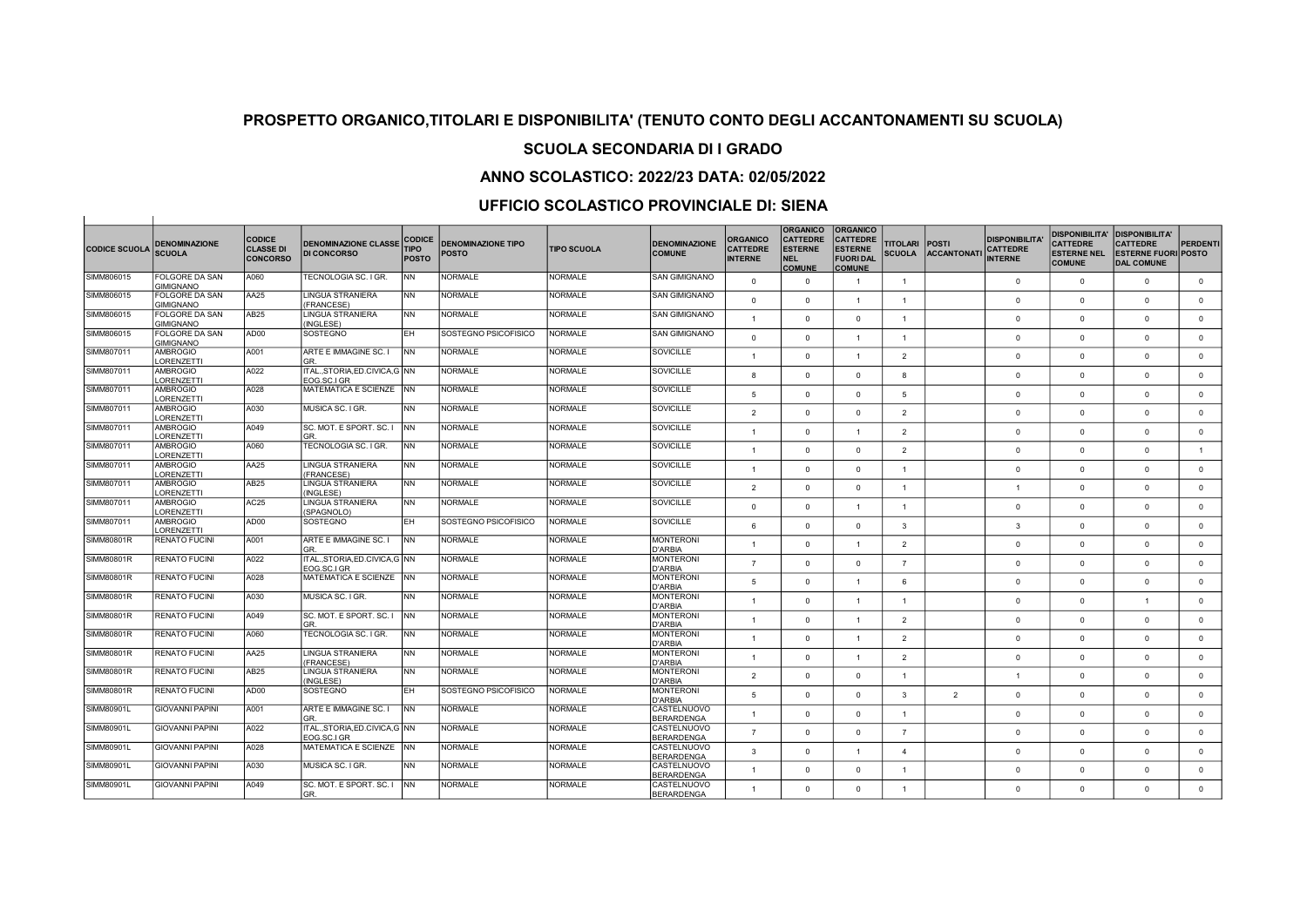## SCUOLA SECONDARIA DI I GRADO

### ANNO SCOLASTICO: 2022/23 DATA: 02/05/2022

| <b>CODICE SCUOLA</b> | <b>DENOMINAZIONE</b><br><b>SCUOLA</b>          | <b>CODICE</b><br><b>CLASSE DI</b><br><b>CONCORSO</b> | <b>DENOMINAZIONE CLASSE</b><br><b>DI CONCORSO</b> | <b>CODICE</b><br><b>TIPO</b><br><b>POSTO</b> | <b>DENOMINAZIONE TIPO</b><br><b>POSTO</b> | <b>TIPO SCUOLA</b> | <b>DENOMINAZIONE</b><br><b>COMUNE</b> | <b>ORGANICO</b><br><b>CATTEDRE</b><br><b>INTERNE</b> | <b>ORGANICO</b><br><b>CATTEDRE</b><br><b>ESTERNE</b><br><b>NEL</b><br><b>COMUNE</b> | <b>ORGANICO</b><br><b>CATTEDRE</b><br><b>ESTERNE</b><br><b>FUORI DAL</b><br><b>COMUNE</b> | <b>TITOLARI</b><br><b>SCUOLA</b> | <b>POSTI</b><br><b>ACCANTONATI</b> | <b>DISPONIBILITA</b><br><b>CATTEDRE</b><br><b>INTERNE</b> | <b>DISPONIBILITA'</b><br><b>CATTEDRE</b><br><b>ESTERNE NEL</b><br><b>COMUNE</b> | <b>DISPONIBILITA'</b><br><b>CATTEDRE</b><br><b>ESTERNE FUORI POSTO</b><br><b>DAL COMUNE</b> | PERDENTI       |
|----------------------|------------------------------------------------|------------------------------------------------------|---------------------------------------------------|----------------------------------------------|-------------------------------------------|--------------------|---------------------------------------|------------------------------------------------------|-------------------------------------------------------------------------------------|-------------------------------------------------------------------------------------------|----------------------------------|------------------------------------|-----------------------------------------------------------|---------------------------------------------------------------------------------|---------------------------------------------------------------------------------------------|----------------|
| SIMM80901L           | <b>GIOVANNI PAPINI</b>                         | A060                                                 | TECNOLOGIA SC. I GR.                              | <b>NN</b>                                    | <b>NORMALE</b>                            | <b>NORMALE</b>     | CASTELNUOVO<br><b>BERARDENGA</b>      | $\overline{1}$                                       | $\Omega$                                                                            | $\circ$                                                                                   | $\overline{1}$                   |                                    | $\Omega$                                                  | $\overline{0}$                                                                  | $\mathbf{0}$                                                                                | $\mathbf{0}$   |
| SIMM80901L           | <b>GIOVANNI PAPINI</b>                         | AA25                                                 | <b>LINGUA STRANIERA</b><br>(FRANCESE)             | <b>NN</b>                                    | <b>NORMALE</b>                            | <b>NORMALE</b>     | CASTELNUOVO<br><b>BERARDENGA</b>      | $\overline{1}$                                       | $\Omega$                                                                            | $\circ$                                                                                   | $\overline{1}$                   |                                    | $\Omega$                                                  | $\Omega$                                                                        | $\Omega$                                                                                    | $\mathbf{0}$   |
| SIMM80901L           | <b>GIOVANNI PAPINI</b>                         | AB25                                                 | <b>LINGUA STRANIERA</b><br>(INGLESE)              | <b>NN</b>                                    | <b>NORMALE</b>                            | <b>NORMALE</b>     | CASTELNUOVO<br><b>BERARDENGA</b>      | $\overline{1}$                                       | $\Omega$                                                                            | $\overline{1}$                                                                            | $\overline{1}$                   |                                    | $\mathbf 0$                                               | $\Omega$                                                                        | $\overline{1}$                                                                              | $\mathbf{0}$   |
| SIMM80901L           | <b>GIOVANNI PAPINI</b>                         | AD00                                                 | SOSTEGNO                                          | EH.                                          | SOSTEGNO PSICOFISICO                      | <b>NORMALE</b>     | CASTELNUOVO                           | $\overline{2}$                                       | $\Omega$                                                                            | $\circ$                                                                                   | $\overline{2}$                   |                                    | $\Omega$                                                  | $\Omega$                                                                        | $\Omega$                                                                                    | $\mathbf{0}$   |
| SIMM81001R           | <b>ANNA FRANK</b>                              | A001                                                 | ARTE E IMMAGINE SC. I                             | <b>INN</b>                                   | <b>NORMALE</b>                            | <b>NORMALE</b>     | <b>BERARDENGA</b><br>PIANCASTAGNAIO   | $\mathbf{0}$                                         | $\Omega$                                                                            | $\mathbf{1}$                                                                              | $\overline{1}$                   |                                    | $\Omega$                                                  | $\Omega$                                                                        | $\Omega$                                                                                    | $\mathbf{0}$   |
| <b>SIMM81001R</b>    | <b>ANNA FRANK</b>                              | A022                                                 | GR.<br>ITAL., STORIA, ED.CIVICA, G NN             |                                              | <b>NORMALE</b>                            | <b>NORMALE</b>     | <b>PIANCASTAGNAIO</b>                 | $\overline{5}$                                       | $\Omega$                                                                            | $\circ$                                                                                   | $\overline{4}$                   |                                    | $\overline{1}$                                            | $\overline{0}$                                                                  | $\mathbf{0}$                                                                                | $\mathbf{0}$   |
|                      |                                                |                                                      | EOG.SC.I GR                                       |                                              |                                           | <b>NORMALE</b>     |                                       |                                                      |                                                                                     |                                                                                           |                                  |                                    |                                                           |                                                                                 |                                                                                             |                |
| SIMM81001R           | <b>ANNA FRANK</b><br><b>ANNA FRANK</b>         | A028<br>A030                                         | MATEMATICA E SCIENZE<br>MUSICA SC. I GR.          | <b>INN</b>                                   | <b>NORMALE</b><br><b>NORMALE</b>          | <b>NORMALE</b>     | <b>PIANCASTAGNAIO</b>                 | $\mathbf{3}$                                         | $\Omega$<br>$\Omega$                                                                | $\Omega$                                                                                  | $\overline{2}$                   |                                    | $\overline{1}$<br>$\Omega$                                | $\Omega$<br>$\Omega$                                                            | $\Omega$<br>$\overline{1}$                                                                  | $\Omega$       |
| SIMM81001R           |                                                |                                                      |                                                   | <b>NN</b>                                    |                                           |                    | <b>PIANCASTAGNAIO</b>                 | $\overline{0}$                                       |                                                                                     | $\mathbf{1}$                                                                              | $\mathbf{0}$                     |                                    |                                                           |                                                                                 |                                                                                             | $\mathbf{0}$   |
| SIMM81001R           | <b>ANNA FRANK</b>                              | A049                                                 | SC. MOT. E SPORT. SC. I<br>GR.                    | <b>INN</b>                                   | NORMALE                                   | <b>NORMALE</b>     | PIANCASTAGNAIO                        | $\Omega$                                             | $\Omega$                                                                            | $\mathbf{1}$                                                                              | $\overline{1}$                   |                                    | $\Omega$                                                  | $\Omega$                                                                        | $\Omega$                                                                                    | $\mathbf{0}$   |
| SIMM81001R           | <b>ANNA FRANK</b>                              | A060                                                 | TECNOLOGIA SC. I GR                               | <b>NN</b>                                    | NORMALE                                   | <b>NORMALE</b>     | <b>PIANCASTAGNAIO</b>                 | $\mathbf 0$                                          | $\Omega$                                                                            | $\mathbf{1}$                                                                              | $\overline{1}$                   |                                    | $\Omega$                                                  | $\Omega$                                                                        | $\mathbf{0}$                                                                                | $\mathbf{0}$   |
| SIMM81001R           | <b>ANNA FRANK</b>                              | <b>AA25</b>                                          | LINGUA STRANIERA<br>(FRANCESE)                    | <b>NN</b>                                    | <b>NORMALE</b>                            | <b>NORMALE</b>     | <b>PIANCASTAGNAIO</b>                 | $\Omega$                                             | $\Omega$                                                                            | $\overline{1}$                                                                            | $\overline{1}$                   |                                    | $\Omega$                                                  | $\Omega$                                                                        | $\Omega$                                                                                    | $\mathbf{0}$   |
| SIMM81001R           | ANNA FRANK                                     | AB25                                                 | LINGUA STRANIERA<br>(INGLESE)                     | <b>NN</b>                                    | NORMALE                                   | <b>NORMALE</b>     | PIANCASTAGNAIO                        | $\overline{2}$                                       | $\Omega$                                                                            | $\Omega$                                                                                  | $\overline{1}$                   |                                    | $\overline{1}$                                            | $\Omega$                                                                        | $\Omega$                                                                                    | $\mathbf{0}$   |
| SIMM81001R           | <b>ANNA FRANK</b>                              | AD00                                                 | SOSTEGNO                                          | EH.                                          | SOSTEGNO PSICOFISICO                      | <b>NORMALE</b>     | PIANCASTAGNAIO                        | 2                                                    | $\Omega$                                                                            | $^{\circ}$                                                                                | $^{\circ}$                       | $\overline{1}$                     | $\overline{1}$                                            | $\overline{0}$                                                                  | $\mathbf{0}$                                                                                | $^{\circ}$     |
| SIMM81102N           | SCUOLA MEDIA DI<br><b>MONTALCINO</b>           | A001                                                 | ARTE E IMMAGINE SC. I<br>GR.                      | <b>NN</b>                                    | NORMALE                                   | <b>NORMALE</b>     | <b>MONTALCINO</b>                     | $\overline{1}$                                       | $\Omega$                                                                            | $\mathbf{1}$                                                                              | $\overline{2}$                   |                                    | $\Omega$                                                  | $\Omega$                                                                        | $\Omega$                                                                                    | $\mathbf{0}$   |
| SIMM81102N           | <b>SCUOLA MEDIA DI</b><br><b>MONTALCINO</b>    | A022                                                 | ITALSTORIA.ED.CIVICA.G INN<br>EOG.SC.I GR         |                                              | NORMALE                                   | <b>NORMALE</b>     | <b>MONTALCINO</b>                     | $\mathbf{q}$                                         | $\Omega$                                                                            | $\overline{1}$                                                                            | 8                                |                                    | $\overline{1}$                                            | $\Omega$                                                                        | $\overline{1}$                                                                              | $\mathbf{0}$   |
| SIMM81102N           | SCUOLA MEDIA DI                                | A028                                                 | MATEMATICA E SCIENZE                              | <b>NN</b>                                    | <b>NORMALE</b>                            | <b>NORMALE</b>     | <b>MONTALCINO</b>                     | 5                                                    | $\Omega$                                                                            | $\circ$                                                                                   | 6                                |                                    | $\Omega$                                                  | $\Omega$                                                                        | $\Omega$                                                                                    | $\overline{1}$ |
| SIMM81102N           | <b>MONTALCINO</b><br>SCUOLA MEDIA DI           | A030                                                 | MUSICA SC. I GR.                                  | <b>NN</b>                                    | <b>NORMALE</b>                            | <b>NORMALE</b>     | <b>MONTALCINO</b>                     |                                                      | $\Omega$                                                                            | $\Omega$                                                                                  | $\overline{1}$                   |                                    | $\Omega$                                                  | $\Omega$                                                                        | $\Omega$                                                                                    | $\mathbf{0}$   |
| SIMM81102N           | <b>MONTALCINO</b><br>SCUOLA MEDIA DI           | A049                                                 | SC. MOT. E SPORT. SC. I                           | <b>INN</b>                                   | <b>NORMALE</b>                            | <b>NORMALE</b>     | <b>MONTALCINO</b>                     | $\mathbf{1}$                                         | $\Omega$                                                                            | $\overline{1}$                                                                            | $\overline{2}$                   |                                    | $\Omega$                                                  | $\overline{0}$                                                                  | $\mathbf{0}$                                                                                | $\mathbf{0}$   |
|                      | MONTALCINO                                     |                                                      | GR.                                               |                                              |                                           |                    |                                       |                                                      |                                                                                     |                                                                                           |                                  |                                    |                                                           |                                                                                 |                                                                                             |                |
| SIMM81102N           | SCUOLA MEDIA DI<br><b>MONTALCINO</b>           | A060                                                 | TECNOLOGIA SC. I GR.                              | <b>NN</b>                                    | NORMALE                                   | <b>NORMALE</b>     | MONTALCINO                            | $\overline{1}$                                       | $\Omega$                                                                            | $\overline{1}$                                                                            | $\overline{2}$                   |                                    | $\Omega$                                                  | $\Omega$                                                                        | $\Omega$                                                                                    | $\mathbf{0}$   |
| SIMM81102N           | <b>SCUOLA MEDIA DI</b><br><b>MONTALCINO</b>    | AA25                                                 | <b>LINGUA STRANIERA</b><br>(FRANCESE)             | <b>NN</b>                                    | <b>NORMALE</b>                            | <b>NORMALE</b>     | <b>MONTALCINO</b>                     | $\overline{1}$                                       | $\Omega$                                                                            | $\overline{1}$                                                                            | $\overline{2}$                   |                                    | $\Omega$                                                  | $\Omega$                                                                        | $\mathbf{0}$                                                                                | $\mathbf 0$    |
| SIMM81102N           | SCUOLA MEDIA DI<br><b>MONTALCINO</b>           | <b>AB25</b>                                          | <b>LINGUA STRANIERA</b><br>(INGLESE)              | <b>NN</b>                                    | <b>NORMALE</b>                            | <b>NORMALE</b>     | <b>MONTALCINO</b>                     | $\overline{\phantom{0}}$                             | $\Omega$                                                                            | $\overline{1}$                                                                            | 3                                |                                    | $\Omega$                                                  | $\Omega$                                                                        | $\Omega$                                                                                    | $\mathbf{0}$   |
| SIMM81102N           | SCUOLA MEDIA DI<br><b>MONTALCINO</b>           | AD00                                                 | SOSTEGNO                                          | EH.                                          | SOSTEGNO PSICOFISICO                      | <b>NORMALE</b>     | <b>MONTALCINO</b>                     | $\Lambda$                                            | $\Omega$                                                                            | $\Omega$                                                                                  | $\overline{2}$                   | $\overline{2}$                     | $\Omega$                                                  | $\Omega$                                                                        | $\Omega$                                                                                    | $\mathbf{0}$   |
| SIMM81202D           | <b>DANTE ALIGHIERI</b><br><b>MONTERIGGIONI</b> | A001                                                 | ARTE E IMMAGINE SC. I<br>GR.                      | <b>INN</b>                                   | NORMALE                                   | <b>NORMALE</b>     | <b>MONTERIGGIONI</b>                  | $\overline{1}$                                       | $\Omega$                                                                            | $\overline{1}$                                                                            | $\overline{2}$                   |                                    | $\Omega$                                                  | $\overline{0}$                                                                  | $\mathbf{0}$                                                                                | $\mathbf{0}$   |
| SIMM81202D           | <b>DANTE ALIGHIERI</b><br><b>MONTERIGGIONI</b> | A022                                                 | ITAL., STORIA, ED.CIVICA, G NN<br>EOG.SC.I GR     |                                              | <b>NORMALE</b>                            | <b>NORMALE</b>     | <b>MONTERIGGIONI</b>                  | 8                                                    | $\Omega$                                                                            | $\circ$                                                                                   | 9                                |                                    | $\Omega$                                                  | $\overline{0}$                                                                  | $\mathbf{0}$                                                                                | $\overline{1}$ |
| SIMM81202D           | <b>DANTE ALIGHIERI</b>                         | A028                                                 | MATEMATICA E SCIENZE                              | <b>INN</b>                                   | NORMALE                                   | <b>NORMALE</b>     | <b>MONTERIGGIONI</b>                  | $\overline{5}$                                       | $\Omega$                                                                            | $\Omega$                                                                                  | 4                                |                                    | $\overline{1}$                                            | $\Omega$                                                                        | $\Omega$                                                                                    | $\mathbf{0}$   |
| SIMM81202D           | <b>MONTERIGGIONI</b><br><b>DANTE ALIGHIERI</b> | A030                                                 | MUSICA SC. I GR.                                  | <b>NN</b>                                    | NORMALE                                   | <b>NORMALE</b>     | <b>MONTERIGGIONI</b>                  | $\overline{1}$                                       | $\Omega$                                                                            | $\circ$                                                                                   | -1                               |                                    | $\Omega$                                                  | $\Omega$                                                                        | $\Omega$                                                                                    | $\mathbf{0}$   |
| SIMM81202D           | <b>MONTERIGGIONI</b><br><b>DANTE ALIGHIERI</b> | A049                                                 | ISC. MOT. E SPORT. SC. I                          | <b>INN</b>                                   | <b>NORMALE</b>                            | <b>NORMALE</b>     | <b>MONTERIGGIONI</b>                  | $\overline{1}$                                       | $\Omega$                                                                            | $\overline{1}$                                                                            | $\overline{2}$                   |                                    | $\Omega$                                                  | $\Omega$                                                                        | $\Omega$                                                                                    | $\mathbf{0}$   |
| <b>SIMM81202D</b>    | <b>MONTERIGGIONI</b><br>DANTE ALIGHIERI        | A060                                                 | GR.<br>TECNOLOGIA SC. I GR.                       | <b>NN</b>                                    | <b>NORMALE</b>                            | <b>NORMALE</b>     | <b>MONTERIGGIONI</b>                  | $\overline{1}$                                       | $\Omega$                                                                            | $\mathbf{1}$                                                                              | $\mathfrak{p}$                   |                                    | $\Omega$                                                  | $\overline{0}$                                                                  | $\Omega$                                                                                    | $\circ$        |
| SIMM81202D           | <b>MONTERIGGIONI</b><br><b>DANTE ALIGHIERI</b> | AB <sub>25</sub>                                     | LINGUA STRANIERA                                  | <b>NN</b>                                    | <b>NORMALE</b>                            | <b>NORMALE</b>     | <b>MONTERIGGIONI</b>                  |                                                      |                                                                                     |                                                                                           |                                  |                                    |                                                           |                                                                                 |                                                                                             |                |
| SIMM81202D           | <b>MONTERIGGIONI</b><br><b>DANTE ALIGHIERI</b> | AC25                                                 | (INGLESE)<br><b>LINGUA STRANIERA</b>              | <b>NN</b>                                    | NORMALE                                   | <b>NORMALE</b>     | <b>MONTERIGGIONI</b>                  | $\mathbf{3}$                                         | $\Omega$                                                                            | $\mathbf{1}$                                                                              | 4                                |                                    | $\Omega$                                                  | $\overline{0}$                                                                  | $^{\circ}$                                                                                  | $\mathbf 0$    |
|                      | <b>MONTERIGGIONI</b>                           |                                                      | (SPAGNOLO)                                        |                                              |                                           |                    |                                       | $\overline{1}$                                       | $\Omega$                                                                            | $\Omega$                                                                                  | $\overline{1}$                   |                                    | $\Omega$                                                  | $\Omega$                                                                        | $\Omega$                                                                                    | $\mathbf 0$    |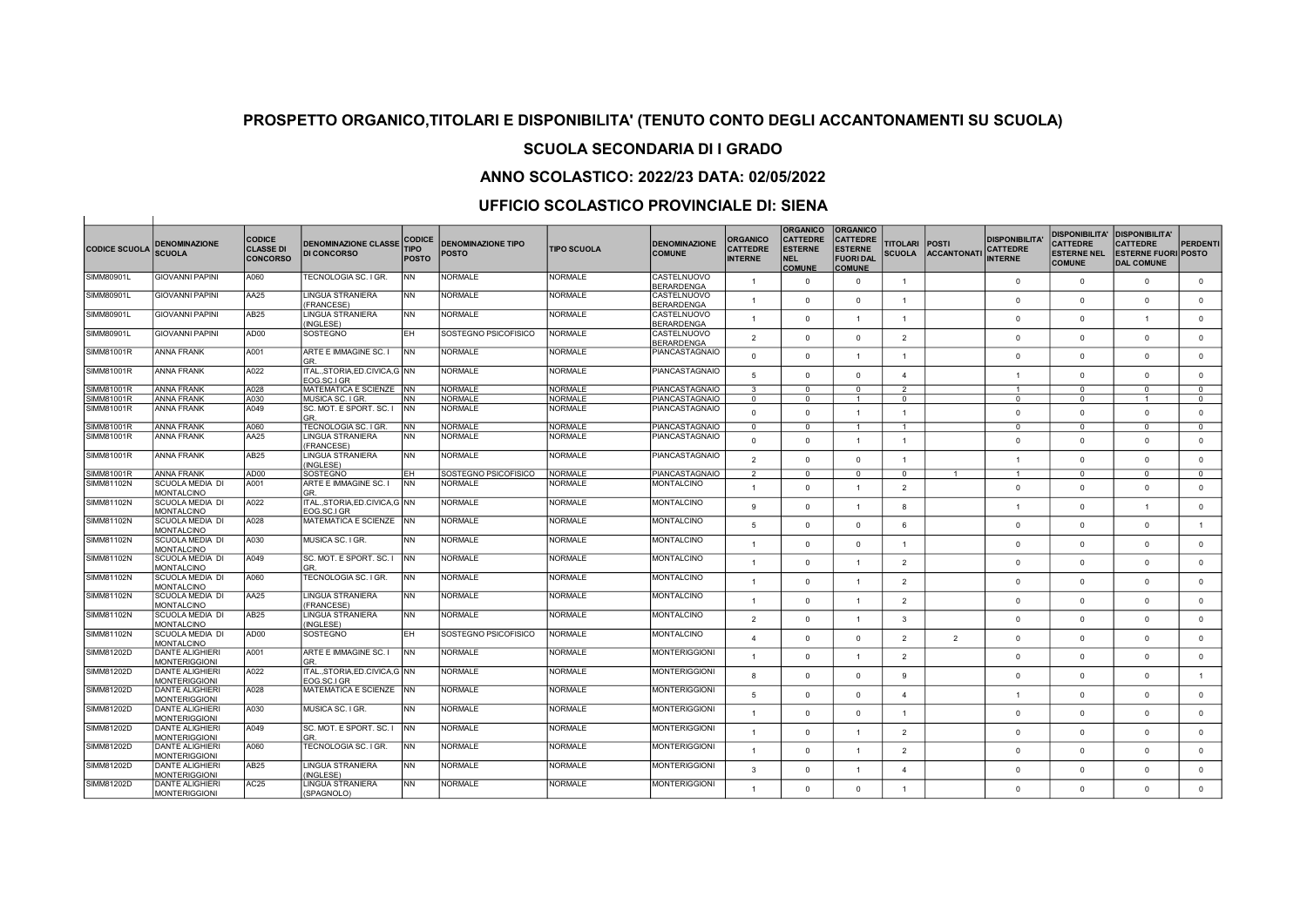## SCUOLA SECONDARIA DI I GRADO

## ANNO SCOLASTICO: 2022/23 DATA: 02/05/2022

| <b>CODICE SCUOLA</b> | <b>DENOMINAZIONE</b><br><b>SCUOLA</b>          | <b>CODICE</b><br><b>CLASSE DI</b><br><b>CONCORSO</b> | <b>DENOMINAZIONE CLASSE</b><br><b>DI CONCORSO</b> | <b>CODICE</b><br><b>TIPO</b><br><b>POSTO</b> | <b>DENOMINAZIONE TIPO</b><br>POSTO | <b>TIPO SCUOLA</b> | <b>DENOMINAZIONE</b><br><b>COMUNE</b>  | <b>ORGANICO</b><br><b>CATTEDRE</b><br><b>INTERNE</b> | <b>ORGANICO</b><br><b>CATTEDRE</b><br><b>ESTERNE</b><br><b>NEL</b><br><b>COMUNE</b> | <b>ORGANICO</b><br><b>CATTEDRE</b><br><b>ESTERNE</b><br><b>FUORI DAL</b><br><b>COMUNE</b> | <b>TITOLARI</b><br><b>SCUOLA</b> | <b>POSTI</b><br><b>ACCANTONATI</b> | <b>DISPONIBILITA</b><br><b>CATTEDRE</b><br><b>INTERNE</b> | <b>DISPONIBILITA'</b><br><b>CATTEDRE</b><br><b>ESTERNE NEL</b><br><b>COMUNE</b> | <b>DISPONIBILITA'</b><br><b>CATTEDRE</b><br><b>ESTERNE FUORI POSTO</b><br><b>DAL COMUNE</b> | PERDENTI       |
|----------------------|------------------------------------------------|------------------------------------------------------|---------------------------------------------------|----------------------------------------------|------------------------------------|--------------------|----------------------------------------|------------------------------------------------------|-------------------------------------------------------------------------------------|-------------------------------------------------------------------------------------------|----------------------------------|------------------------------------|-----------------------------------------------------------|---------------------------------------------------------------------------------|---------------------------------------------------------------------------------------------|----------------|
| SIMM81202D           | <b>DANTE ALIGHIERI</b><br><b>MONTERIGGIONI</b> | AD00                                                 | SOSTEGNO                                          | EH.                                          | SOSTEGNO PSICOFISICO               | <b>NORMALE</b>     | <b>MONTERIGGIONI</b>                   | 6                                                    | $\Omega$                                                                            | $\circ$                                                                                   | $\overline{2}$                   | $\overline{1}$                     | 3                                                         | $\overline{0}$                                                                  | $\mathbf{0}$                                                                                | $\mathbf 0$    |
| SIMM813029           | <b>ETTORE FABIETTI</b>                         | A001                                                 | ARTE E IMMAGINE SC. I<br>GR                       | INN                                          | <b>NORMALE</b>                     | <b>NORMALE</b>     | <b>CETONA</b>                          | $\overline{1}$                                       | $\Omega$                                                                            | $\mathbf{0}$                                                                              | $\overline{1}$                   |                                    | $\Omega$                                                  | $\Omega$                                                                        | $\Omega$                                                                                    | $\mathbf{0}$   |
| SIMM813029           | ETTORE FABIETTI                                | A022                                                 | ITAL.,STORIA,ED.CIVICA,G NN<br>EOG.SC.I GR        |                                              | <b>NORMALE</b>                     | <b>NORMALE</b>     | <b>CETONA</b>                          | $\overline{7}$                                       | $\Omega$                                                                            | $\mathbf{0}$                                                                              | $\overline{7}$                   |                                    | $\Omega$                                                  | $\Omega$                                                                        | $\mathbf{0}$                                                                                | $\mathbf{0}$   |
| SIMM813029           | ETTORE FABIETTI                                | A028                                                 | MATEMATICA E SCIENZE NN                           |                                              | NORMALE                            | <b>NORMALE</b>     | <b>CETONA</b>                          | $\mathbf{4}$                                         | $\Omega$                                                                            | $\Omega$                                                                                  | $\overline{4}$                   |                                    | $\Omega$                                                  | $\Omega$                                                                        | $\Omega$                                                                                    | $^{\circ}$     |
| SIMM813029           | <b>ETTORE FABIETTI</b>                         | A030                                                 | IMUSICA SC. I GR.                                 | <b>NN</b>                                    | <b>NORMALE</b>                     | <b>NORMALE</b>     | <b>CETONA</b>                          | $\overline{1}$                                       | $\Omega$                                                                            | $^{\circ}$                                                                                | $^{\circ}$                       |                                    | $\overline{1}$                                            | $\overline{0}$                                                                  | $\Omega$                                                                                    | $^{\circ}$     |
| SIMM813029           | <b>IETTORE FABIETTI</b>                        | A049                                                 | ISC. MOT. E SPORT. SC. I                          | INN                                          | NORMALE                            | NORMALE            | <b>CETONA</b>                          |                                                      |                                                                                     |                                                                                           |                                  |                                    |                                                           |                                                                                 |                                                                                             |                |
|                      |                                                |                                                      | GR.                                               |                                              |                                    |                    |                                        | $\overline{2}$                                       | $\Omega$                                                                            | $\Omega$                                                                                  | $\overline{2}$                   |                                    | $\Omega$                                                  | $\Omega$                                                                        | $\Omega$                                                                                    | $\overline{0}$ |
| SIMM813029           | ETTORE FABIETTI                                | A060                                                 | TECNOLOGIA SC. I GR                               | <b>NN</b>                                    | NORMALE                            | <b>NORMALE</b>     | <b>CETONA</b>                          | $\overline{1}$                                       | $\Omega$                                                                            | $\circ$                                                                                   | $\blacktriangleleft$             |                                    | $\Omega$                                                  | $\Omega$                                                                        | $\Omega$                                                                                    | $^{\circ}$     |
| SIMM813029           | ETTORE FABIETTI                                | AA25                                                 | LINGUA STRANIERA<br>(FRANCESE)                    | <b>NN</b>                                    | <b>NORMALE</b>                     | <b>NORMALE</b>     | <b>CETONA</b>                          | $\overline{1}$                                       | $\Omega$                                                                            | $\circ$                                                                                   | $\overline{1}$                   |                                    | $\Omega$                                                  | $\Omega$                                                                        | $\Omega$                                                                                    | $\Omega$       |
| SIMM813029           | <b>ETTORE FABIETTI</b>                         | AB <sub>25</sub>                                     | LINGUA STRANIERA                                  | <b>NN</b>                                    | <b>NORMALE</b>                     | <b>NORMALE</b>     | <b>CETONA</b>                          | $\overline{2}$                                       | $\Omega$                                                                            | $\Omega$                                                                                  |                                  |                                    | $\overline{1}$                                            | $\Omega$                                                                        | $\Omega$                                                                                    | $\mathbf{0}$   |
|                      |                                                |                                                      | (INGLESE)                                         |                                              |                                    |                    |                                        |                                                      |                                                                                     |                                                                                           | $\overline{1}$                   |                                    |                                                           |                                                                                 |                                                                                             |                |
| SIMM813029           | ETTORE FABIETTI                                | AD00                                                 | SOSTEGNO                                          | EH                                           | SOSTEGNO PSICOFISICO               | <b>NORMALE</b>     | <b>CETONA</b>                          | $\overline{2}$                                       | $\Omega$                                                                            | $\mathbf{0}$                                                                              | $\blacktriangleleft$             |                                    | $\overline{1}$                                            | $\Omega$                                                                        | $\Omega$                                                                                    | $^{\circ}$     |
| SIMM814014           | MAGI ASCIANO                                   | A001                                                 | ARTE E IMMAGINE SC. I<br>GR.                      | INN.                                         | <b>NORMALE</b>                     | <b>NORMALE</b>     | <b>ASCIANO</b>                         | $\overline{1}$                                       | $\Omega$                                                                            | $\Omega$                                                                                  | $\overline{1}$                   |                                    | $\Omega$                                                  | $\Omega$                                                                        | $\Omega$                                                                                    | $\Omega$       |
| SIMM814014           | MAGI ASCIANO                                   | A022                                                 | ITAL.,STORIA,ED.CIVICA,G   NN<br>EOG.SC.I GR      |                                              | <b>NORMALE</b>                     | <b>NORMALE</b>     | <b>ASCIANO</b>                         | 6                                                    | $\Omega$                                                                            | $\Omega$                                                                                  | 6                                |                                    | $\Omega$                                                  | $\Omega$                                                                        | $\Omega$                                                                                    | $\mathbf{0}$   |
| SIMM814014           | MAGI ASCIANO                                   | A028                                                 | <b>MATEMATICA E SCIENZE</b>                       | <b>INN</b>                                   | NORMALE                            | <b>NORMALE</b>     | <b>ASCIANO</b>                         | $\overline{4}$                                       | $\Omega$                                                                            | $\Omega$                                                                                  | 3                                |                                    | $\overline{1}$                                            | $\Omega$                                                                        | $\Omega$                                                                                    | $\mathbf{0}$   |
| SIMM814014           | MAGI ASCIANO                                   | A030                                                 | MUSICA SC. I GR.                                  | <b>NN</b>                                    | NORMALE                            | <b>NORMALE</b>     | <b>ASCIANO</b>                         | 1                                                    | $\Omega$                                                                            | $\mathbf{0}$                                                                              | $\blacktriangleleft$             |                                    | $\Omega$                                                  | $\Omega$                                                                        | $\Omega$                                                                                    | $\mathbf{0}$   |
| SIMM814014           | . MAGI ASCIANO                                 | A049                                                 | ISC. MOT. E SPORT. SC. I<br>GR.                   | <b>NN</b>                                    | NORMALE                            | <b>NORMALE</b>     | <b>ASCIANO</b>                         | $\overline{1}$                                       | $\Omega$                                                                            | $\circ$                                                                                   | $\overline{1}$                   |                                    | $\Omega$                                                  | $\Omega$                                                                        | $\Omega$                                                                                    | $\mathbf{0}$   |
| SIMM814014           | <b>MAGI ASCIANO</b>                            | A060                                                 | <b>TECNOLOGIA SC. I GR</b>                        | <b>NN</b>                                    | NORMALE                            | <b>NORMALE</b>     | <b>ASCIANO</b>                         | $\overline{1}$                                       | $\Omega$                                                                            | $\mathbf{0}$                                                                              | $\blacktriangleleft$             |                                    | $\mathbf 0$                                               | $\overline{0}$                                                                  | $\mathbf{0}$                                                                                | $\mathbf{0}$   |
| SIMM814014           | <b>MAGI ASCIANO</b>                            | AA25                                                 | LINGUA STRANIERA                                  | <b>NN</b>                                    | NORMALE                            | <b>NORMALE</b>     | <b>ASCIANO</b>                         |                                                      |                                                                                     |                                                                                           |                                  |                                    |                                                           |                                                                                 |                                                                                             |                |
| SIMM814014           | MAGI ASCIANO                                   | AB25                                                 | (FRANCESE)<br><b>LINGUA STRANIERA</b>             | <b>NN</b>                                    | NORMALE                            | <b>NORMALE</b>     | <b>ASCIANO</b>                         | $\overline{1}$                                       | $\Omega$                                                                            | $\circ$                                                                                   | $\overline{1}$                   |                                    | $\Omega$                                                  | $\Omega$                                                                        | $^{\circ}$                                                                                  | $\mathbf{0}$   |
|                      |                                                |                                                      | (INGLESE)                                         |                                              |                                    |                    |                                        | 3                                                    | $\Omega$                                                                            | $\circ$                                                                                   | 3                                |                                    | $\Omega$                                                  | $\Omega$                                                                        | $\Omega$                                                                                    | $\mathbf 0$    |
| SIMM814014           | . MAGI ASCIANO                                 | AD00                                                 | SOSTEGNO                                          | EH.                                          | SOSTEGNO PSICOFISICO               | <b>NORMALE</b>     | <b>ASCIANO</b>                         | $\overline{\mathbf{3}}$                              | $\overline{0}$                                                                      | $\overline{0}$                                                                            | $\overline{\mathbf{3}}$          | -1                                 | $\overline{0}$                                            | $\overline{0}$                                                                  | $\overline{0}$                                                                              | $\overline{1}$ |
| SIMM81501X           | SCUOLA SECONDARIA I A001<br><b>GRADO ABB</b>   |                                                      | ARTE E IMMAGINE SC. I<br>GR.                      | <b>NN</b>                                    | <b>NORMALE</b>                     | <b>NORMALE</b>     | ABBADIA SAN<br><b>SALVATORE</b>        | $\mathbf{1}$                                         | $\Omega$                                                                            | $\circ$                                                                                   | $\overline{1}$                   |                                    | $\Omega$                                                  | $\Omega$                                                                        | $\Omega$                                                                                    | $\mathbf 0$    |
| <b>SIMM81501X</b>    | SCUOLA SECONDARIA I A022                       |                                                      | ITAL.,STORIA,ED.CIVICA,G NN                       |                                              | <b>NORMALE</b>                     | <b>NORMALE</b>     | <b>ABBADIA SAN</b>                     |                                                      |                                                                                     |                                                                                           |                                  |                                    |                                                           |                                                                                 |                                                                                             |                |
|                      | <b>GRADO ABB.</b>                              |                                                      | EOG.SC.I GR                                       |                                              |                                    |                    | SALVATORE                              | 5                                                    | $\Omega$                                                                            | $\circ$                                                                                   | $\overline{2}$                   |                                    | 3                                                         | $\Omega$                                                                        | $\Omega$                                                                                    | $\mathbf{0}$   |
| SIMM81501X           | SCUOLA SECONDARIA I A028                       |                                                      | MATEMATICA E SCIENZE                              | <b>INN</b>                                   | NORMALE                            | <b>NORMALE</b>     | <b>ABBADIA SAN</b>                     | 3                                                    | $\Omega$                                                                            | $\Omega$                                                                                  | $\mathbf{3}$                     |                                    | $\Omega$                                                  | $\Omega$                                                                        | $\Omega$                                                                                    | $\mathbf{0}$   |
|                      | <b>GRADO ABB</b>                               |                                                      |                                                   |                                              |                                    |                    | <b>SALVATORE</b>                       |                                                      |                                                                                     |                                                                                           |                                  |                                    |                                                           |                                                                                 |                                                                                             |                |
| SIMM81501X           | SCUOLA SECONDARIA I A030<br><b>GRADO ABB.</b>  |                                                      | MUSICA SC. I GR.                                  | <b>NN</b>                                    | <b>NORMALE</b>                     | <b>NORMALE</b>     | ABBADIA SAN<br>SALVATORE               |                                                      | $\Omega$                                                                            | $\Omega$                                                                                  | $\overline{1}$                   |                                    | $\Omega$                                                  | $\Omega$                                                                        | $\Omega$                                                                                    | $\Omega$       |
| SIMM81501X           | SCUOLA SECONDARIA I A049                       |                                                      | ISC. MOT. E SPORT. SC. I                          | <b>INN</b>                                   | <b>NORMALE</b>                     | <b>NORMALE</b>     | <b>ABBADIA SAN</b>                     |                                                      |                                                                                     |                                                                                           |                                  |                                    |                                                           |                                                                                 |                                                                                             |                |
|                      | <b>GRADO ABB.</b>                              |                                                      | GR.                                               |                                              |                                    |                    | SALVATORE                              |                                                      | $\Omega$                                                                            | $\Omega$                                                                                  | $\Omega$                         |                                    | -1                                                        | $\Omega$                                                                        | $\Omega$                                                                                    | $\mathbf{0}$   |
| SIMM81501X           | SCUOLA SECONDARIA I A060                       |                                                      | <b>TECNOLOGIA SC. I GR</b>                        | <b>NN</b>                                    | <b>NORMALE</b>                     | <b>NORMALE</b>     | <b>ABBADIA SAN</b>                     | $\overline{1}$                                       | $\Omega$                                                                            | $\circ$                                                                                   | $\overline{1}$                   |                                    | $\Omega$                                                  | $\overline{0}$                                                                  | $^{\circ}$                                                                                  | $\circ$        |
|                      | <b>GRADO ABB.</b>                              |                                                      |                                                   |                                              |                                    |                    | <b>SALVATORE</b>                       |                                                      |                                                                                     |                                                                                           |                                  |                                    |                                                           |                                                                                 |                                                                                             |                |
| SIMM81501X           | SCUOLA SECONDARIA I AA25<br><b>GRADO ABB.</b>  |                                                      | LINGUA STRANIERA<br>(FRANCESE)                    | <b>NN</b>                                    | <b>NORMALE</b>                     | <b>NORMALE</b>     | ABBADIA SAN<br><b>SALVATORE</b>        | $\overline{1}$                                       | $\Omega$                                                                            | $\circ$                                                                                   | $\overline{1}$                   |                                    | $\Omega$                                                  | $\Omega$                                                                        | $\Omega$                                                                                    | $\mathbf 0$    |
| SIMM81501X           | SCUOLA SECONDARIA I AB25<br><b>GRADO ABB</b>   |                                                      | LINGUA STRANIERA<br>(INGLESE)                     | <b>NN</b>                                    | NORMALE                            | <b>NORMALE</b>     | ABBADIA SAN<br><b>SALVATORE</b>        | $\overline{2}$                                       | $\Omega$                                                                            | $\mathbf{1}$                                                                              | $\overline{2}$                   |                                    | $\Omega$                                                  | $\Omega$                                                                        |                                                                                             | $\mathbf{0}$   |
| SIMM81501X           | SCUOLA SECONDARIA I AB56                       |                                                      | <b>CHITARRA</b>                                   | <b>NN</b>                                    | NORMALE                            | <b>NORMALE</b>     | ABBADIA SAN                            | $\mathbf{1}$                                         | $\Omega$                                                                            | $\circ$                                                                                   | $\overline{1}$                   |                                    | $\Omega$                                                  | $\Omega$                                                                        | $\Omega$                                                                                    | $\Omega$       |
| SIMM81501X           | <b>GRADO ABB.</b><br>SCUOLA SECONDARIA I AC56  |                                                      | <b>CLARINETTO</b>                                 | <b>NN</b>                                    | NORMALE                            | NORMALE            | SALVATORE<br><b>ABBADIA SAN</b>        |                                                      |                                                                                     |                                                                                           |                                  |                                    |                                                           |                                                                                 |                                                                                             |                |
|                      | <b>GRADO ABB.</b>                              |                                                      |                                                   |                                              |                                    |                    | <b>SALVATORE</b>                       |                                                      | $\Omega$                                                                            | $\Omega$                                                                                  | $\Omega$                         |                                    | $\overline{1}$                                            | $\Omega$                                                                        | $\Omega$                                                                                    | $\mathbf{0}$   |
| SIMM81501X           | SCUOLA SECONDARIA I AD00<br>GRADO ABB.         |                                                      | SOSTEGNO                                          | EH.                                          | SOSTEGNO PSICOFISICO               | <b>NORMALE</b>     | <b>ABBADIA SAN</b><br><b>SALVATORE</b> | $\overline{2}$                                       | $\Omega$                                                                            | $\Omega$                                                                                  | $\overline{2}$                   |                                    | $\Omega$                                                  | $\Omega$                                                                        | $\Omega$                                                                                    | $\mathbf{0}$   |
| SIMM81501X           | SCUOLA SECONDARIA I AJ56<br><b>GRADO ABB</b>   |                                                      | PERCUSSIONI                                       | <b>NN</b>                                    | <b>NORMALE</b>                     | NORMALE            | ABBADIA SAN<br>SALVATORE               | $\overline{1}$                                       | $\Omega$                                                                            | $\Omega$                                                                                  | $\Omega$                         | $\overline{1}$                     | $\Omega$                                                  | $\Omega$                                                                        | $\Omega$                                                                                    | $\mathbf 0$    |
| SIMM81501X           | SCUOLA SECONDARIA I AL56<br><b>GRADO ABB.</b>  |                                                      | <b>TROMBA</b>                                     | <b>NN</b>                                    | <b>NORMALE</b>                     | <b>NORMALE</b>     | <b>ABBADIA SAN</b><br><b>SALVATORE</b> | $\overline{1}$                                       | $\Omega$                                                                            | $\Omega$                                                                                  |                                  |                                    | $\Omega$                                                  | $\Omega$                                                                        | $\Omega$                                                                                    | $\Omega$       |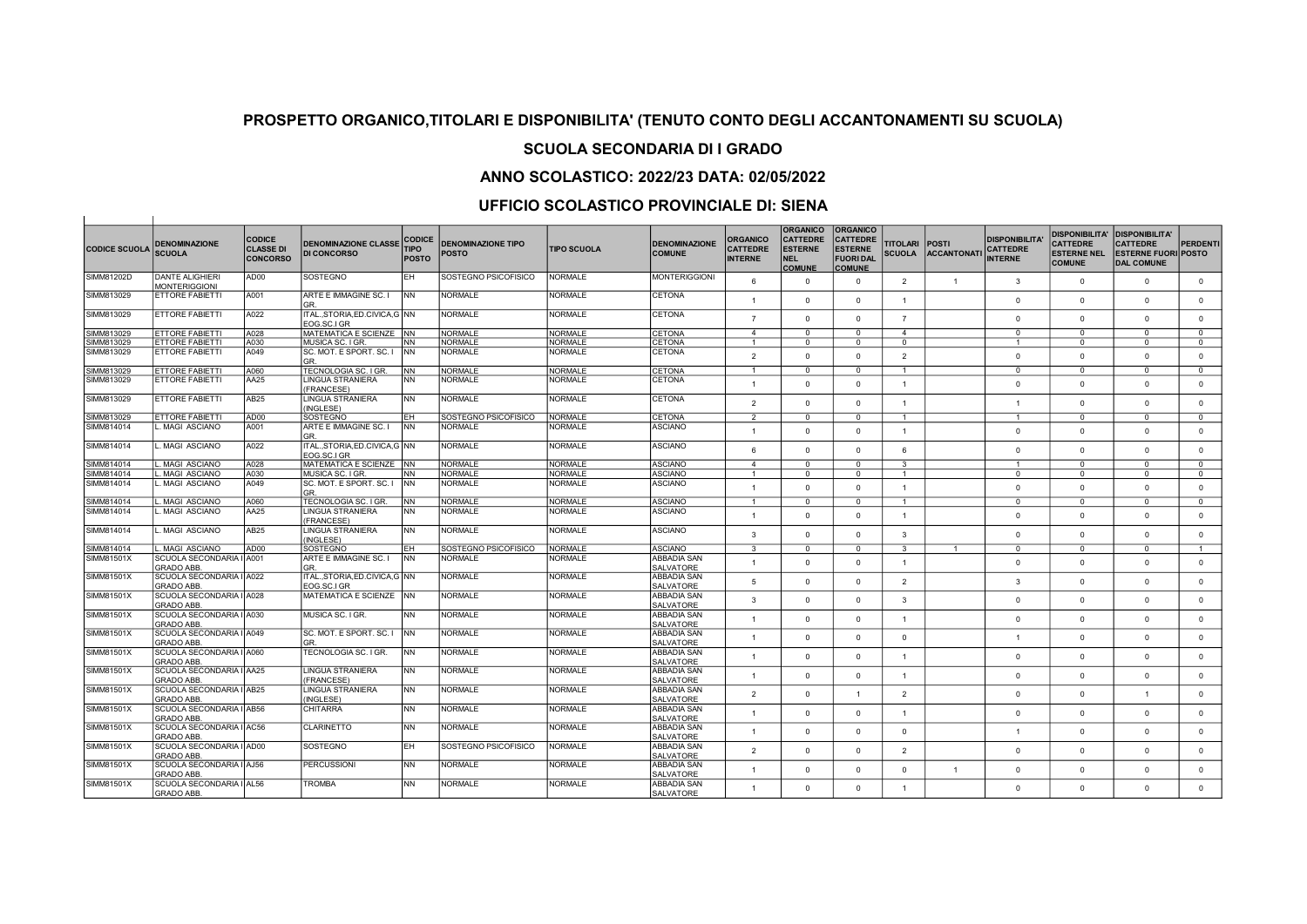## SCUOLA SECONDARIA DI I GRADO

### ANNO SCOLASTICO: 2022/23 DATA: 02/05/2022

| <b>CODICE SCUOLA</b> | <b>DENOMINAZIONE</b><br><b>SCUOLA</b> | <b>CODICE</b><br><b>CLASSE DI</b><br><b>CONCORSO</b> | <b>DENOMINAZIONE CLASSE</b><br><b>DI CONCORSO</b> | <b>CODICE</b><br><b>TIPO</b><br><b>POSTO</b> | <b>DENOMINAZIONE TIPO</b><br><b>POSTO</b> | <b>TIPO SCUOLA</b> | <b>DENOMINAZIONE</b><br><b>COMUNE</b> | <b>ORGANICO</b><br><b>CATTEDRE</b><br><b>INTERNE</b> | <b>ORGANICO</b><br><b>CATTEDRE</b><br><b>ESTERNE</b><br><b>NEL</b><br><b>COMUNE</b> | <b>ORGANICO</b><br><b>CATTEDRE</b><br><b>ESTERNE</b><br><b>FUORI DAL</b><br><b>COMUNE</b> | <b>TITOLARI</b><br><b>SCUOLA</b> | <b>POSTI</b><br><b>ACCANTONATI</b> | <b>DISPONIBILITA</b><br><b>CATTEDRE</b><br><b>INTERNE</b> | <b>DISPONIBILITA'</b><br><b>CATTEDRE</b><br><b>ESTERNE NEL</b><br><b>COMUNE</b> | <b>DISPONIBILITA'</b><br><b>CATTEDRE</b><br><b>ESTERNE FUORI POSTO</b><br><b>DAL COMUNE</b> | <b>PERDENTI</b> |
|----------------------|---------------------------------------|------------------------------------------------------|---------------------------------------------------|----------------------------------------------|-------------------------------------------|--------------------|---------------------------------------|------------------------------------------------------|-------------------------------------------------------------------------------------|-------------------------------------------------------------------------------------------|----------------------------------|------------------------------------|-----------------------------------------------------------|---------------------------------------------------------------------------------|---------------------------------------------------------------------------------------------|-----------------|
| SIMM81601Q           | <b>CECCO ANGIOLIERI</b>               | A001                                                 | ARTE E IMMAGINE SC. I<br>GR.                      | <b>NN</b>                                    | <b>NORMALE</b>                            | <b>NORMALE</b>     | <b>SIENA</b>                          | 2                                                    | $\Omega$                                                                            | $\Omega$                                                                                  | 2                                |                                    | $\Omega$                                                  | $\Omega$                                                                        | $\Omega$                                                                                    | $\mathbf{0}$    |
| SIMM81601Q           | <b>CECCO ANGIOLIERI</b>               | A022                                                 | ITALSTORIA.ED.CIVICA.G INN<br>EOG.SC.I GR         |                                              | <b>NORMALE</b>                            | <b>NORMALE</b>     | <b>SIENA</b>                          | 12                                                   | $\Omega$                                                                            | $\Omega$                                                                                  | 12                               |                                    | $\Omega$                                                  | $\Omega$                                                                        | $\Omega$                                                                                    | $\Omega$        |
| SIMM81601Q           | <b>CECCO ANGIOLIERI</b>               | A028                                                 | MATEMATICA E SCIENZE INN                          |                                              | <b>NORMALE</b>                            | <b>NORMALE</b>     | <b>SIENA</b>                          | 6                                                    | $\Omega$                                                                            | $\Omega$                                                                                  | 6                                |                                    | $\Omega$                                                  | $\Omega$                                                                        | $\overline{0}$                                                                              | $\Omega$        |
| SIMM81601Q           | CECCO ANGIOLIERI                      | A030                                                 | MUSICA SC. I GR.                                  | <b>NN</b>                                    | NORMALE                                   | <b>NORMALE</b>     | <b>SIENA</b>                          | $\mathfrak{p}$                                       | $\Omega$                                                                            | $^{\circ}$                                                                                | 2                                |                                    | $\Omega$                                                  | $\Omega$                                                                        | $\Omega$                                                                                    | $\Omega$        |
| SIMM81601Q           | <b>CECCO ANGIOLIERI</b>               | A049                                                 | SC. MOT. E SPORT. SC. I<br>GR.                    | <b>INN</b>                                   | <b>NORMALE</b>                            | <b>NORMALE</b>     | <b>SIENA</b>                          | $\mathfrak{p}$                                       | $\Omega$                                                                            | $\Omega$                                                                                  | $\overline{2}$                   |                                    | $\Omega$                                                  | $\Omega$                                                                        | $\Omega$                                                                                    | $\Omega$        |
| SIMM81601Q           | <b>CECCO ANGIOLIERI</b>               | A060                                                 | TECNOLOGIA SC. I GR                               | INN.                                         | <b>NORMALE</b>                            | <b>NORMALE</b>     | <b>SIENA</b>                          | $\overline{2}$                                       | $\Omega$                                                                            | $\overline{0}$                                                                            | $\overline{2}$                   |                                    | $\Omega$                                                  | $\overline{0}$                                                                  | $\overline{0}$                                                                              | $\overline{0}$  |
| SIMM81601Q           | <b>CECCO ANGIOLIERI</b>               | AB25                                                 | <b>LINGUA STRANIERA</b><br>(INGLESE)              | <b>NN</b>                                    | <b>NORMALE</b>                            | <b>NORMALE</b>     | <b>SIENA</b>                          | 3                                                    | $\Omega$                                                                            | $\mathbf{0}$                                                                              | 3                                |                                    | $\Omega$                                                  | $\Omega$                                                                        | $\Omega$                                                                                    | $\mathbf 0$     |
| SIMM81601Q           | <b>CECCO ANGIOLIERI</b>               | AC <sub>25</sub>                                     | LINGUA STRANIERA<br>(SPAGNOLO)                    | <b>NN</b>                                    | <b>NORMALE</b>                            | <b>NORMALE</b>     | <b>SIENA</b>                          | $\mathbf{1}$                                         | $\Omega$                                                                            | $\Omega$                                                                                  | $\overline{1}$                   |                                    | $\Omega$                                                  | $\Omega$                                                                        | $\Omega$                                                                                    | $\mathbf{0}$    |
| SIMM81601Q           | <b>CECCO ANGIOLIERI</b>               | AD00                                                 | SOSTEGNO                                          | EH.                                          | SOSTEGNO PSICOFISICO                      | <b>NORMALE</b>     | <b>SIENA</b>                          | 8                                                    | $\Omega$                                                                            | $\overline{0}$                                                                            | $\overline{2}$                   | $\overline{1}$                     | $\overline{5}$                                            | $\overline{0}$                                                                  | $\overline{0}$                                                                              | $\overline{0}$  |
| SIMM81701G           | ALBERT BRUCE SABIN                    | A001                                                 | ARTE E IMMAGINE SC. I<br>GR.                      | <b>NN</b>                                    | NORMALE                                   | <b>NORMALE</b>     | <b>SIENA</b>                          | 2                                                    | $\Omega$                                                                            | $\mathbf{0}$                                                                              | 2                                |                                    | $\Omega$                                                  | $\Omega$                                                                        | $\Omega$                                                                                    | $\mathbf{0}$    |
| SIMM81701G           | ALBERT BRUCE SABIN   A022             |                                                      | ITALSTORIA.ED.CIVICA.G INN<br>EOG.SC.I GR         |                                              | <b>NORMALE</b>                            | <b>NORMALE</b>     | <b>SIENA</b>                          | 6                                                    | $\Omega$                                                                            | $\overline{1}$                                                                            | $\overline{7}$                   |                                    | $\Omega$                                                  | $\Omega$                                                                        | $\Omega$                                                                                    | $\Omega$        |
| SIMM81701G           | ALBERT BRUCE SABIN 1A028              |                                                      | MATEMATICA E SCIENZE INN                          |                                              | <b>NORMALE</b>                            | <b>NORMALE</b>     | SIFNA                                 | $\overline{4}$                                       | $\Omega$                                                                            | $\Omega$                                                                                  | 3                                |                                    | $\overline{1}$                                            | $\Omega$                                                                        | $\Omega$                                                                                    | $\Omega$        |
| SIMM81701G           | ALBERT BRUCE SABIN                    | A030                                                 | MUSICA SC. I GR.                                  | <b>NN</b>                                    | NORMALE                                   | <b>NORMALE</b>     | <b>SIENA</b>                          | -1                                                   | $\Omega$                                                                            | $^{\circ}$                                                                                | $\mathbf{1}$                     |                                    | $\Omega$                                                  | $\Omega$                                                                        | $\Omega$                                                                                    | $^{\circ}$      |
| SIMM81701G           | ALBERT BRUCE SABIN   A049             |                                                      | SC. MOT. E SPORT. SC. I<br>GR.                    | <b>NN</b>                                    | <b>NORMALE</b>                            | <b>NORMALE</b>     | <b>SIENA</b>                          | $\overline{1}$                                       | $\Omega$                                                                            | $\Omega$                                                                                  | $\overline{1}$                   |                                    | $\Omega$                                                  | $\Omega$                                                                        | $\Omega$                                                                                    | $\Omega$        |
| SIMM81701G           | ALBERT BRUCE SABIN 1A060              |                                                      | TECNOLOGIA SC. I GR.                              | <b>NN</b>                                    | <b>NORMALE</b>                            | <b>NORMALE</b>     | <b>SIENA</b>                          | $\overline{1}$                                       | $\Omega$                                                                            | $^{\circ}$                                                                                | $\overline{1}$                   |                                    | $^{\circ}$                                                | $\Omega$                                                                        | $\mathbf{0}$                                                                                | $^{\circ}$      |
| SIMM81701G           | ALBERT BRUCE SABIN AB25               |                                                      | <b>LINGUA STRANIERA</b><br>(INGLESE)              | <b>NN</b>                                    | <b>NORMALE</b>                            | <b>NORMALE</b>     | <b>SIENA</b>                          | $\overline{2}$                                       | $\Omega$                                                                            | $\Omega$                                                                                  | $\overline{2}$                   |                                    | $\Omega$                                                  | $\Omega$                                                                        | $\Omega$                                                                                    | $\Omega$        |
| SIMM81701G           | ALBERT BRUCE SABIN AC25               |                                                      | LINGUA STRANIERA<br>(SPAGNOLO)                    | <b>NN</b>                                    | NORMALE                                   | <b>NORMALE</b>     | <b>SIENA</b>                          | $\overline{1}$                                       | $\Omega$                                                                            | $\Omega$                                                                                  | $\overline{1}$                   |                                    | $\Omega$                                                  | $\Omega$                                                                        | $\Omega$                                                                                    | $\mathbf 0$     |
| SIMM81701G           | ALBERT BRUCE SABIN TAD00              |                                                      | SOSTEGNO                                          | EH                                           | SOSTEGNO PSICOFISICO                      | <b>NORMALE</b>     | <b>SIENA</b>                          | 5                                                    | $^{\circ}$                                                                          | $^{\circ}$                                                                                | $\overline{4}$                   | $\overline{1}$                     | $^{\circ}$                                                | $\Omega$                                                                        | $\mathbf{0}$                                                                                | $^{\circ}$      |
| SIMM81801B           | GALILEO GALILEI                       | A001                                                 | ARTE E IMMAGINE SC. I<br>GR.                      | <b>INN</b>                                   | <b>NORMALE</b>                            | <b>NORMALE</b>     | <b>CHIUSI</b>                         | $\overline{1}$                                       | $\Omega$                                                                            | $\Omega$                                                                                  | $\overline{1}$                   |                                    | $\Omega$                                                  | $\Omega$                                                                        | $\Omega$                                                                                    | $\Omega$        |
| SIMM81801B           | <b>GALILEO GALILEI</b>                | A022                                                 | ITAL., STORIA, ED.CIVICA, G NN<br>EOG.SC.I GR     |                                              | <b>NORMALE</b>                            | <b>NORMALE</b>     | <b>CHIUSI</b>                         | 6                                                    | $\Omega$                                                                            | $\Omega$                                                                                  | $\overline{5}$                   |                                    | $\overline{1}$                                            | $\Omega$                                                                        | $\Omega$                                                                                    | $\mathbf{0}$    |
| SIMM81801B           | <b>GALILEO GALILEI</b>                | A028                                                 | MATEMATICA E SCIENZE INN                          |                                              | NORMALE                                   | <b>NORMALE</b>     | <b>CHIUSI</b>                         | $\mathbf{3}$                                         | $\Omega$                                                                            | $\mathbf{1}$                                                                              | $\overline{4}$                   |                                    | $\Omega$                                                  | $\Omega$                                                                        | $\Omega$                                                                                    | $\Omega$        |
| SIMM81801B           | <b>GALILEO GALILEI</b>                | A030                                                 | MUSICA SC. I GR.                                  | <b>NN</b>                                    | <b>NORMALE</b>                            | <b>NORMALE</b>     | <b>CHIUSI</b>                         | $\overline{2}$                                       | $\mathbf{0}$                                                                        | $\mathbf{0}$                                                                              | $\overline{2}$                   |                                    | $\Omega$                                                  | $\Omega$                                                                        | $\circ$                                                                                     | $\mathbf{0}$    |
| SIMM81801B           | <b>GALILEO GALILEI</b>                | A049                                                 | SC. MOT. E SPORT. SC. I<br>GR.                    | <b>INN</b>                                   | <b>NORMALE</b>                            | <b>NORMALE</b>     | <b>CHIUSI</b>                         | $\overline{1}$                                       | $\Omega$                                                                            | $\Omega$                                                                                  | $\overline{1}$                   |                                    | $\Omega$                                                  | $\Omega$                                                                        | $\Omega$                                                                                    | $\mathbf 0$     |
| SIMM81801B           | <b>GALILEO GALILEI</b>                | A060                                                 | TECNOLOGIA SC. I GR                               | <b>NN</b>                                    | <b>NORMALE</b>                            | <b>NORMALE</b>     | <b>CHIUSI</b>                         | $\overline{1}$                                       | $\Omega$                                                                            | $^{\circ}$                                                                                | $\mathbf{1}$                     |                                    | $\Omega$                                                  | $\Omega$                                                                        | $\Omega$                                                                                    | $\mathbf{0}$    |
| SIMM81801B           | <b>GALILEO GALILEI</b>                | AA25                                                 | LINGUA STRANIERA<br>(FRANCESE)                    | <b>NN</b>                                    | <b>NORMALE</b>                            | <b>NORMALE</b>     | <b>CHIUSI</b>                         | $\overline{1}$                                       | $\Omega$                                                                            | $\Omega$                                                                                  | $\overline{1}$                   |                                    | $\Omega$                                                  | $\Omega$                                                                        | $\Omega$                                                                                    | $\Omega$        |
| SIMM81801B           | <b>GALILEO GALILEI</b>                | AB25                                                 | <b>LINGUA STRANIERA</b><br>(INGLESE)              | <b>NN</b>                                    | <b>NORMALE</b>                            | <b>NORMALE</b>     | <b>CHIUSI</b>                         | $\overline{1}$                                       | $\Omega$                                                                            | $\mathbf{0}$                                                                              | $\overline{1}$                   |                                    | $\Omega$                                                  | $\Omega$                                                                        | $\Omega$                                                                                    | $\mathbf 0$     |
| SIMM81801B           | <b>GALILEO GALILEI</b>                | AB56                                                 | CHITARRA                                          | <b>NN</b>                                    | <b>NORMALE</b>                            | <b>NORMALE</b>     | <b>CHIUSI</b>                         | $\mathbf{1}$                                         | $\Omega$                                                                            | $\Omega$                                                                                  | $\overline{1}$                   |                                    | $\Omega$                                                  | $\Omega$                                                                        | $\Omega$                                                                                    | $\Omega$        |
| SIMM81801B           | <b>GALILEO GALILEI</b>                | AD <sub>00</sub>                                     | <b>SOSTEGNO</b>                                   | EH.                                          | SOSTEGNO PSICOFISICO                      | <b>NORMALE</b>     | <b>CHIUSI</b>                         | $\overline{2}$                                       | $\Omega$                                                                            | $\Omega$                                                                                  | $\overline{2}$                   |                                    | $\Omega$                                                  | $\Omega$                                                                        | $\Omega$                                                                                    | $\Omega$        |
| <b>SIMM81801B</b>    | <b>GALILEO GALILEI</b>                | AG56                                                 | <b>FLAUTO</b>                                     | <b>NN</b>                                    | <b>NORMALE</b>                            | <b>NORMALE</b>     | <b>CHIUSI</b>                         | $\overline{1}$                                       | $\Omega$                                                                            | $\Omega$                                                                                  | $\overline{1}$                   |                                    | $\Omega$                                                  | $\Omega$                                                                        | $\Omega$                                                                                    | $\mathbf{0}$    |
| SIMM81801B           | <b>GALILEO GALILEI</b>                | AJ56                                                 | <b>PIANOFORTE</b>                                 | <b>NN</b>                                    | NORMALE                                   | <b>NORMALE</b>     | CHIUSI                                | -1                                                   | $\mathsf{r}$                                                                        | $^{\circ}$                                                                                | $\overline{1}$                   |                                    | $\Omega$                                                  | $\Omega$                                                                        | $\Omega$                                                                                    | $\Omega$        |
| SIMM81801B           | <b>GALILEO GALILEI</b>                | AK56                                                 | SAXOFONO                                          | <b>NN</b>                                    | NORMALE                                   | <b>NORMALE</b>     | <b>CHIUSI</b>                         | $\mathbf{1}$                                         | $\Omega$                                                                            | $\mathbf{0}$                                                                              | $\blacktriangleleft$             |                                    | $\Omega$                                                  | $\Omega$                                                                        | $\Omega$                                                                                    | $\Omega$        |
| SIMM819017           | <b>FEDERIGO TOZZI</b><br>CHIANCIANO T | A001                                                 | ARTE E IMMAGINE SC. I<br>GR.                      | <b>INN</b>                                   | <b>NORMALE</b>                            | <b>NORMALE</b>     | CHIANCIANO<br><b>TERME</b>            | $\Omega$                                             | $\Omega$                                                                            | $\overline{1}$                                                                            | $\blacktriangleleft$             |                                    | $\Omega$                                                  | $\Omega$                                                                        | $\Omega$                                                                                    | $\Omega$        |
| SIMM819017           | <b>FEDERIGO TOZZI</b><br>CHIANCIANO T | A022                                                 | ITAL.,STORIA,ED.CIVICA,G NN<br>EOG.SC.I GR        |                                              | NORMALE                                   | <b>NORMALE</b>     | CHIANCIANO<br><b>TERME</b>            | 5                                                    | $\Omega$                                                                            | $\mathbf{1}$                                                                              | $\overline{5}$                   |                                    | $\Omega$                                                  | $\Omega$                                                                        |                                                                                             | $\Omega$        |
| SIMM819017           | <b>FEDERIGO TOZZI</b><br>CHIANCIANO T | A028                                                 | MATEMATICA E SCIENZE                              | <b>INN</b>                                   | <b>NORMALE</b>                            | <b>NORMALE</b>     | CHIANCIANO<br><b>TERME</b>            | $\overline{2}$                                       | $\Omega$                                                                            | $\overline{1}$                                                                            | $\mathbf{3}$                     |                                    | $\Omega$                                                  | $\Omega$                                                                        | $\Omega$                                                                                    | $\Omega$        |
| SIMM819017           | <b>FEDERIGO TOZZI</b><br>CHIANCIANO T | A030                                                 | MUSICA SC. LGR.                                   | <b>NN</b>                                    | <b>NORMALE</b>                            | <b>NORMALE</b>     | CHIANCIANO<br>TFRMF                   | $\Omega$                                             | $\Omega$                                                                            | $\overline{1}$                                                                            | $\overline{1}$                   |                                    | $\Omega$                                                  | $\Omega$                                                                        | $\Omega$                                                                                    | $\mathbf{0}$    |
| SIMM819017           | <b>FEDERIGO TOZZI</b><br>CHIANCIANO T | A049                                                 | SC. MOT. E SPORT. SC. I<br>GR.                    | <b>NN</b>                                    | <b>NORMALE</b>                            | <b>NORMALE</b>     | CHIANCIANO<br>TERME                   | $\Omega$                                             | $\Omega$                                                                            |                                                                                           |                                  |                                    | $\Omega$                                                  | $\Omega$                                                                        | $\Omega$                                                                                    | $\Omega$        |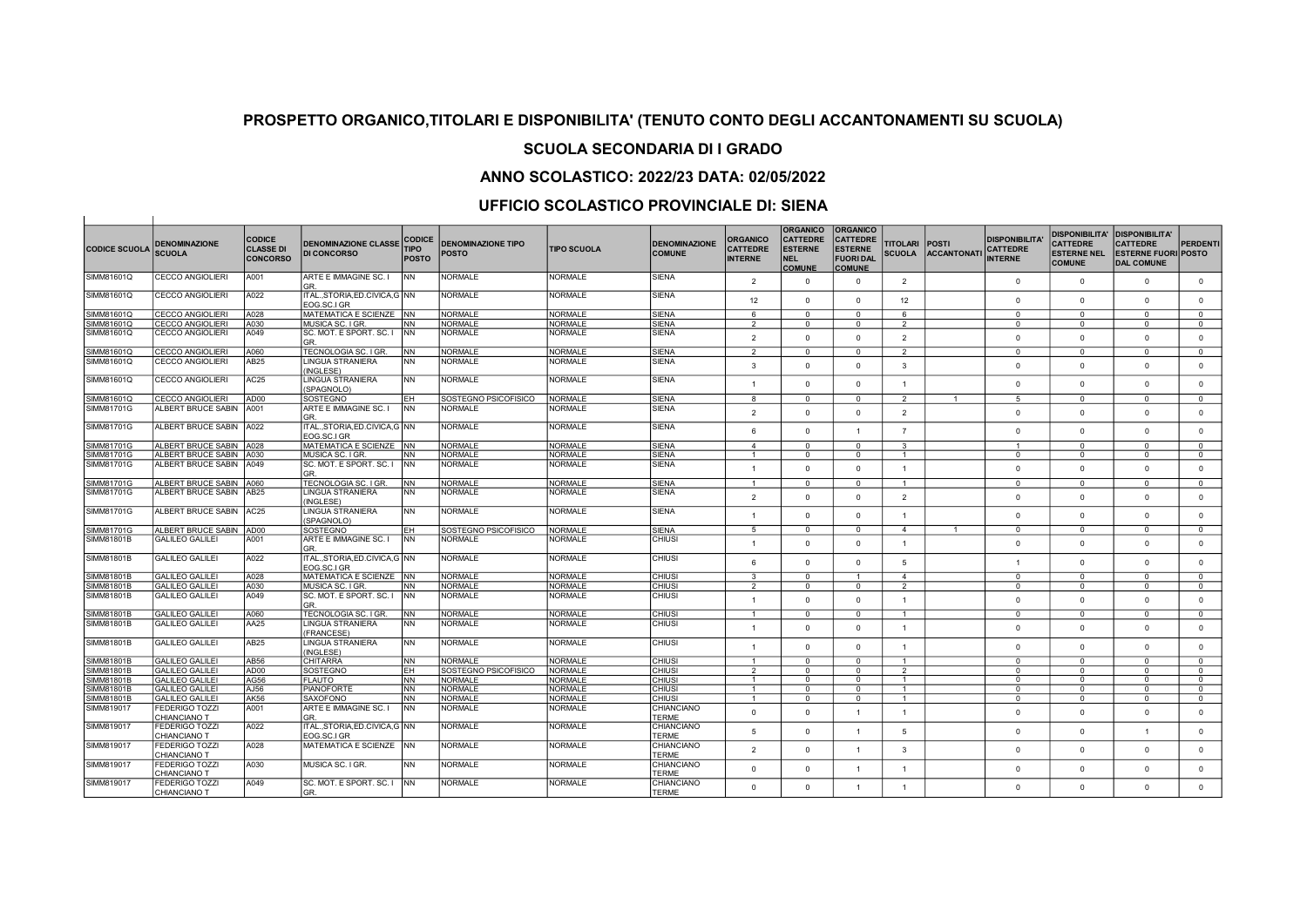#### SCUOLA SECONDARIA DI I GRADO

## ANNO SCOLASTICO: 2022/23 DATA: 02/05/2022

| <b>CODICE SCUOLA</b> | <b>DENOMINAZIONE</b><br><b>SCUOLA</b>     | <b>CODICE</b><br><b>CLASSE DI</b><br><b>CONCORSO</b> | <b>DENOMINAZIONE CLASSE</b><br><b>DI CONCORSO</b> | <b>CODICE</b><br><b>TIPO</b><br>POSTO | <b>DENOMINAZIONE TIPO</b><br><b>POSTO</b> | <b>TIPO SCUOLA</b> | <b>DENOMINAZIONE</b><br><b>COMUNE</b> | <b>ORGANICO</b><br><b>CATTEDRE</b><br><b>INTERNE</b> | <b>ORGANICO</b><br><b>CATTEDRE</b><br><b>ESTERNE</b><br><b>NEL</b><br><b>COMUNE</b> | <b>ORGANICO</b><br><b>CATTEDRE</b><br><b>ESTERNE</b><br><b>FUORI DAL</b><br><b>COMUNE</b> | <b>TITOLARI</b><br><b>SCUOLA</b> | <b>POSTI</b><br><b>ACCANTONATI</b> | <b>DISPONIBILITA</b><br><b>CATTEDRE</b><br><b>INTERNE</b> | <b>DISPONIBILITA'</b><br><b>CATTEDRE</b><br><b>ESTERNE NEL</b><br><b>COMUNE</b> | <b>DISPONIBILITA'</b><br><b>CATTEDRE</b><br><b>ESTERNE FUORI POSTO</b><br><b>DAL COMUNE</b> | <b>PERDENTI</b> |
|----------------------|-------------------------------------------|------------------------------------------------------|---------------------------------------------------|---------------------------------------|-------------------------------------------|--------------------|---------------------------------------|------------------------------------------------------|-------------------------------------------------------------------------------------|-------------------------------------------------------------------------------------------|----------------------------------|------------------------------------|-----------------------------------------------------------|---------------------------------------------------------------------------------|---------------------------------------------------------------------------------------------|-----------------|
| SIMM819017           | <b>FEDERIGO TOZZI</b><br>CHIANCIANO T     | A060                                                 | TECNOLOGIA SC. I GR.                              | <b>NN</b>                             | NORMALE                                   | <b>NORMALE</b>     | CHIANCIANO<br>TFRMF                   | $\mathbf{0}$                                         | $\overline{0}$                                                                      | $\overline{1}$                                                                            | $\overline{1}$                   |                                    | $\mathbf{0}$                                              | $\overline{0}$                                                                  | $\mathbf{0}$                                                                                | $\mathbf{0}$    |
| SIMM819017           | <b>FEDERIGO TOZZI</b><br>CHIANCIANO T     | AA25                                                 | <b>LINGUA STRANIERA</b><br>(FRANCESE)             | <b>NN</b>                             | <b>NORMALE</b>                            | <b>NORMALE</b>     | CHIANCIANO<br><b>TERME</b>            | $\Omega$                                             | $\Omega$                                                                            | $\overline{1}$                                                                            | $\overline{1}$                   |                                    | $\Omega$                                                  | $\Omega$                                                                        | $\Omega$                                                                                    | $\mathbf{0}$    |
| SIMM819017           | <b>FEDERIGO TOZZI</b><br>CHIANCIANO T     | AB25                                                 | <b>LINGUA STRANIERA</b><br>(INGLESE)              | <b>NN</b>                             | <b>NORMALE</b>                            | <b>NORMALE</b>     | <b>CHIANCIANO</b><br><b>TERME</b>     | $\overline{1}$                                       | $\Omega$                                                                            | $\mathbf{0}$                                                                              | $\overline{1}$                   |                                    | $\Omega$                                                  | $\Omega$                                                                        | $\Omega$                                                                                    | $\mathbf{0}$    |
| SIMM819017           | FEDERIGO TOZZI<br>CHIANCIANO T            | AD00                                                 | SOSTEGNO                                          | EH                                    | SOSTEGNO PSICOFISICO                      | <b>NORMALE</b>     | CHIANCIANO<br><b>TFRMF</b>            | 1                                                    | $\Omega$                                                                            | $\mathbf{0}$                                                                              | $\overline{1}$                   | $\overline{1}$                     | $\Omega$                                                  | $\Omega$                                                                        | $\Omega$                                                                                    | $\overline{1}$  |
| SIMM82001B           | <b>VIRGILIO</b>                           | A001                                                 | ARTE E IMMAGINE SC. I<br>GR.                      | INN.                                  | <b>NORMALE</b>                            | <b>NORMALE</b>     | MONTEPULCIANO                         |                                                      | $\Omega$                                                                            | $\Omega$                                                                                  | $\overline{1}$                   |                                    | $\Omega$                                                  | $\Omega$                                                                        | $\Omega$                                                                                    | $\Omega$        |
| SIMM82001B           | <b>VIRGILIO</b>                           | A022                                                 | ITAL., STORIA, ED. CIVICA, G NN<br>EOG.SC.I GR    |                                       | <b>NORMALE</b>                            | <b>NORMALE</b>     | <b>MONTEPULCIANO</b>                  | 5                                                    | $\Omega$                                                                            | $\overline{1}$                                                                            | 5                                |                                    | $\Omega$                                                  | $\overline{0}$                                                                  |                                                                                             | $\mathbf{0}$    |
| <b>SIMM82001B</b>    | <b>VIRGILIO</b>                           | A028                                                 | MATEMATICA E SCIENZE INN                          |                                       | <b>NORMALE</b>                            | <b>NORMALE</b>     | <b>MONTEPULCIANO</b>                  | $\mathbf{3}$                                         | $\Omega$                                                                            | $\Omega$                                                                                  | $\overline{2}$                   |                                    | $\overline{1}$                                            | $\Omega$                                                                        | $\Omega$                                                                                    | $\Omega$        |
| SIMM82001B           | <b>VIRGILIO</b>                           | A030                                                 | MUSICA SC. I GR.                                  | INN.                                  | <b>NORMALE</b>                            | <b>NORMALE</b>     | MONTEPULCIANO                         | $\overline{1}$                                       | $\Omega$                                                                            | $^{\circ}$                                                                                | $\overline{1}$                   |                                    | $\Omega$                                                  | $\Omega$                                                                        | $\Omega$                                                                                    | $^{\circ}$      |
| SIMM82001B           | <b>VIRGILIO</b>                           | A049                                                 | SC. MOT. E SPORT. SC. I                           | <b>NN</b>                             | <b>NORMALE</b>                            | <b>NORMALE</b>     | MONTEPULCIANO                         |                                                      |                                                                                     |                                                                                           |                                  |                                    |                                                           |                                                                                 |                                                                                             |                 |
|                      |                                           |                                                      | GR.                                               |                                       |                                           |                    |                                       | $\mathfrak{p}$                                       | $\Omega$                                                                            | $\Omega$                                                                                  | $\overline{2}$                   |                                    | $\Omega$                                                  | $\Omega$                                                                        | $\Omega$                                                                                    | $\mathbf{0}$    |
| SIMM82001B           | <b>VIRGILIO</b>                           | A060                                                 | TECNOLOGIA SC. I GR.                              | <b>NN</b>                             | <b>NORMALE</b>                            | <b>NORMALE</b>     | <b>MONTEPULCIANO</b>                  | $\mathbf{1}$                                         | $\Omega$                                                                            | $^{\circ}$                                                                                | $\mathbf{1}$                     |                                    | $\Omega$                                                  | $^{\circ}$                                                                      | $^{\circ}$                                                                                  | $^{\circ}$      |
| <b>SIMM82001B</b>    | <b>VIRGILIO</b>                           | AA25                                                 | <b>LINGUA STRANIERA</b><br>(FRANCESE)             | <b>NN</b>                             | <b>NORMALE</b>                            | <b>NORMALE</b>     | MONTEPULCIANO                         | $\overline{1}$                                       | $\Omega$                                                                            | $\Omega$                                                                                  | $\overline{1}$                   |                                    | $\Omega$                                                  | $\Omega$                                                                        | $\Omega$                                                                                    | $\mathbf{0}$    |
| <b>SIMM82001B</b>    | <b>VIRGILIO</b>                           | AB25                                                 | <b>LINGUA STRANIERA</b><br>(INGLESE)              | <b>NN</b>                             | <b>NORMALE</b>                            | <b>NORMALE</b>     | <b>MONTEPULCIANO</b>                  | $\overline{1}$                                       | $\Omega$                                                                            | $\mathbf{0}$                                                                              | $\Omega$                         |                                    | $\overline{1}$                                            | $\Omega$                                                                        | $\Omega$                                                                                    | $\mathbf{0}$    |
| SIMM82001B           | <b>VIRGILIO</b>                           | AD <sub>00</sub>                                     | SOSTEGNO                                          | EH                                    | SOSTEGNO PSICOFISICO                      | <b>NORMALE</b>     | <b>MONTEPULCIANO</b>                  | $\overline{4}$                                       | $\Omega$                                                                            | $\mathbf{0}$                                                                              | $\mathbf{3}$                     |                                    | $\overline{1}$                                            | $\Omega$                                                                        | $\Omega$                                                                                    | $\mathbf{0}$    |
| SIMM821017           | <b>GIOVANNI PASCOLI</b>                   | A001                                                 | ARTE E IMMAGINE SC. I<br>GR.                      | INN                                   | <b>NORMALE</b>                            | <b>NORMALE</b>     | MONTEPULCIANO                         | $\overline{1}$                                       | $\Omega$                                                                            | $\mathbf{0}$                                                                              | $\overline{1}$                   |                                    | $\Omega$                                                  | $\Omega$                                                                        | $\mathbf{0}$                                                                                | $\mathbf{0}$    |
| SIMM821017           | <b>GIOVANNI PASCOLI</b>                   | A022                                                 | ITAL., STORIA, ED.CIVICA, G NN<br>EOG.SC.I GR     |                                       | <b>NORMALE</b>                            | <b>NORMALE</b>     | <b>MONTEPULCIANO</b>                  | $\overline{7}$                                       | $\Omega$                                                                            | $\Omega$                                                                                  | 6                                |                                    | $\overline{1}$                                            | $\Omega$                                                                        | $\Omega$                                                                                    | $\overline{0}$  |
| SIMM821017           | <b>GIOVANNI PASCOLI</b>                   | A028                                                 | MATEMATICA E SCIENZE INN                          |                                       | <b>NORMALE</b>                            | <b>NORMALE</b>     | MONTEPULCIANO                         | $\overline{4}$                                       | $\Omega$                                                                            | $\mathbf{0}$                                                                              | $\overline{4}$                   |                                    | $\Omega$                                                  | $\Omega$                                                                        | $\Omega$                                                                                    | $^{\circ}$      |
| SIMM821017           | GIOVANNI PASCOLI                          | A030                                                 | MUSICA SC. I GR.                                  | <b>NN</b>                             | <b>NORMALE</b>                            | <b>NORMALE</b>     | MONTEPULCIANO                         | 2                                                    | $^{\circ}$                                                                          | $^{\circ}$                                                                                | 2                                |                                    | $\Omega$                                                  | $\overline{0}$                                                                  | $^{\circ}$                                                                                  | $^{\circ}$      |
| SIMM821017           | GIOVANNI PASCOLI                          | A049                                                 | SC. MOT. E SPORT. SC. I<br>GR.                    | INN.                                  | NORMALE                                   | <b>NORMALE</b>     | <b>MONTEPULCIANO</b>                  |                                                      | $\Omega$                                                                            | $\Omega$                                                                                  | $\overline{1}$                   |                                    | $\Omega$                                                  | $\Omega$                                                                        | $\Omega$                                                                                    | $\Omega$        |
| SIMM821017           | <b>GIOVANNI PASCOLI</b>                   | A060                                                 | <b>TECNOLOGIA SC. I GR</b>                        | <b>NN</b>                             | <b>NORMALE</b>                            | <b>NORMALE</b>     | <b>MONTEPULCIANO</b>                  | $\overline{1}$                                       | $\Omega$                                                                            | $\overline{0}$                                                                            | $\overline{0}$                   |                                    | $\overline{1}$                                            | $\overline{0}$                                                                  | $\Omega$                                                                                    | $\overline{0}$  |
| SIMM821017           | <b>GIOVANNI PASCOLI</b>                   | <b>AA25</b>                                          | <b>LINGUA STRANIERA</b><br>(FRANCESE)             | <b>NN</b>                             | <b>NORMALE</b>                            | <b>NORMALE</b>     | MONTEPULCIANO                         | $\overline{1}$                                       | $\Omega$                                                                            | $\Omega$                                                                                  | $\overline{1}$                   |                                    | $\Omega$                                                  | $\Omega$                                                                        | $\Omega$                                                                                    | $\Omega$        |
| SIMM821017           | GIOVANNI PASCOLI                          | AB <sub>25</sub>                                     | <b>LINGUA STRANIERA</b><br>(INGLESE)              | <b>NN</b>                             | <b>NORMALE</b>                            | <b>NORMALE</b>     | MONTEPULCIANO                         |                                                      | $\Omega$                                                                            | $\blacktriangleleft$                                                                      | $\overline{2}$                   |                                    | $\Omega$                                                  | $\Omega$                                                                        | $\Omega$                                                                                    | $\mathbf{0}$    |
| SIMM821017           | <b>GIOVANNI PASCOLI</b>                   | AB56                                                 | <b>CHITARRA</b>                                   | <b>NN</b>                             | <b>NORMALE</b>                            | <b>NORMALE</b>     | MONTEPULCIANO                         | $\overline{1}$                                       | $\overline{0}$                                                                      | $\overline{0}$                                                                            | $\overline{1}$                   |                                    | $\overline{0}$                                            | $\overline{0}$                                                                  | $\overline{0}$                                                                              | $\overline{0}$  |
| SIMM821017           | <b>GIOVANNI PASCOLI</b>                   | AC56                                                 | CLARINETTO                                        | <b>NN</b>                             | <b>NORMALE</b>                            | <b>NORMALE</b>     | MONTEPULCIANO                         | $\overline{1}$                                       | $\Omega$                                                                            | $\Omega$                                                                                  | $\overline{1}$                   |                                    | $\Omega$                                                  | $\Omega$                                                                        | $\Omega$                                                                                    | $^{\circ}$      |
| SIMM821017           | <b>GIOVANNI PASCOLI</b>                   | AD00                                                 | SOSTEGNO                                          | EH                                    | SOSTEGNO PSICOFISICO                      | <b>NORMALE</b>     | MONTEPULCIANO                         | $\mathbf{3}$                                         | $\Omega$                                                                            | $^{\circ}$                                                                                | $\overline{1}$                   | $\overline{2}$                     | $\Omega$                                                  | $\overline{0}$                                                                  | $\Omega$                                                                                    | $\mathbf{0}$    |
| SIMM821017           | İ GIOVANNI PASCOLI                        | AG56                                                 | <b>FLAUTO</b>                                     | <b>NN</b>                             | <b>NORMALE</b>                            | <b>NORMALE</b>     | <b>MONTEPULCIANO</b>                  | -1                                                   | $\Omega$                                                                            | $\Omega$                                                                                  | $\overline{1}$                   |                                    | $\Omega$                                                  | $\Omega$                                                                        | $\Omega$                                                                                    | $\overline{0}$  |
| SIMM821017           | <b>GIOVANNI PASCOLI</b>                   | AJ56                                                 | <b>PIANOFORTE</b>                                 | <b>NN</b>                             | <b>NORMALE</b>                            | <b>NORMALE</b>     | MONTEPULCIANO                         | $\mathbf{1}$                                         | $\Omega$                                                                            | $\mathbf{0}$                                                                              | $\overline{1}$                   |                                    | 0                                                         | $\overline{\mathbf{0}}$                                                         | $\Omega$                                                                                    | $\mathbf 0$     |
| SIMM822013           | MARMOCCHI E SEZ.<br><b>STAGGIA SENESE</b> | A001                                                 | ARTE E IMMAGINE SC. I<br>GR.                      | <b>NN</b>                             | <b>NORMALE</b>                            | <b>NORMALE</b>     | <b>POGGIBONSI</b>                     | $\overline{3}$                                       | $\Omega$                                                                            | $\Omega$                                                                                  | $\mathbf{3}$                     |                                    | $\Omega$                                                  | $\Omega$                                                                        | $\Omega$                                                                                    | $\Omega$        |
| SIMM822013           | MARMOCCHI E SEZ.<br><b>STAGGIA SENESE</b> | A022                                                 | ITALSTORIA.ED.CIVICA.G INN<br>EOG.SC.I GR         |                                       | <b>NORMALE</b>                            | <b>NORMALE</b>     | <b>POGGIBONSI</b>                     | 10                                                   | $\Omega$                                                                            | $\Omega$                                                                                  | 10                               |                                    | $\Omega$                                                  | $\Omega$                                                                        | $\Omega$                                                                                    | $\mathbf 0$     |
| SIMM822013           | MARMOCCHI E SEZ.                          | A028                                                 | MATEMATICA E SCIENZE INN                          |                                       | <b>NORMALE</b>                            | <b>NORMALE</b>     | <b>POGGIBONSI</b>                     | 6                                                    | $\Omega$                                                                            | $\mathbf{0}$                                                                              | 6                                |                                    | $\Omega$                                                  | $\Omega$                                                                        | $\mathbf{0}$                                                                                | $\mathbf{0}$    |
| SIMM822013           | <b>STAGGIA SENESE</b><br>MARMOCCHI E SEZ. | A030                                                 | MUSICA SC. I GR.                                  | <b>NN</b>                             | <b>NORMALE</b>                            | <b>NORMALE</b>     | <b>POGGIBONSI</b>                     | $\mathfrak{p}$                                       | $\Omega$                                                                            | $\Omega$                                                                                  | $\overline{1}$                   |                                    | 1                                                         | $\overline{0}$                                                                  | $\Omega$                                                                                    | $\mathbf{0}$    |
| SIMM822013           | <b>STAGGIA SENESE</b><br>MARMOCCHI E SEZ. | A049                                                 | SC. MOT. E SPORT. SC. I                           | <b>INN</b>                            | <b>NORMALE</b>                            | <b>NORMALE</b>     | POGGIBONSI                            | $\mathfrak{p}$                                       | $\Omega$                                                                            | $\Omega$                                                                                  | $\overline{2}$                   |                                    | $\Omega$                                                  | $\Omega$                                                                        | $\Omega$                                                                                    | $\mathbf{0}$    |
| SIMM822013           | <b>STAGGIA SENESE</b><br>MARMOCCHI E SEZ. | A060                                                 | GR<br>TECNOLOGIA SC. I GR.                        | <b>NN</b>                             | NORMALE                                   | <b>NORMALE</b>     | <b>POGGIBONSI</b>                     | $\mathcal{P}$                                        |                                                                                     |                                                                                           |                                  |                                    |                                                           | $\Omega$                                                                        |                                                                                             |                 |
| SIMM822013           | <b>STAGGIA SENESE</b><br>MARMOCCHI E SEZ. | AB <sub>25</sub>                                     | <b>LINGUA STRANIERA</b>                           | <b>NN</b>                             | <b>NORMALE</b>                            | <b>NORMALE</b>     | <b>POGGIBONSI</b>                     |                                                      | $\Omega$                                                                            | $\Omega$                                                                                  | $\overline{2}$                   |                                    | $\Omega$                                                  |                                                                                 | $\Omega$                                                                                    | $\mathbf{0}$    |
|                      | <b>STAGGIA SENESE</b>                     |                                                      | (INGLESE)                                         | <b>NN</b>                             |                                           |                    |                                       | $\Lambda$                                            | $\Omega$                                                                            | $\Omega$                                                                                  | $\overline{4}$                   |                                    | $\Omega$                                                  | $\Omega$                                                                        | $\Omega$                                                                                    | $\mathbf{0}$    |
| SIMM822013           | MARMOCCHI E SEZ.<br><b>STAGGIA SENESE</b> | AC25                                                 | <b>LINGUA STRANIERA</b><br>(SPAGNOLO)             |                                       | <b>NORMALE</b>                            | <b>NORMALE</b>     | <b>POGGIBONSI</b>                     | $\Omega$                                             |                                                                                     | $\Omega$                                                                                  | $\overline{1}$                   |                                    | $\Omega$                                                  | $\Omega$                                                                        | $\Omega$                                                                                    | $\mathbf 0$     |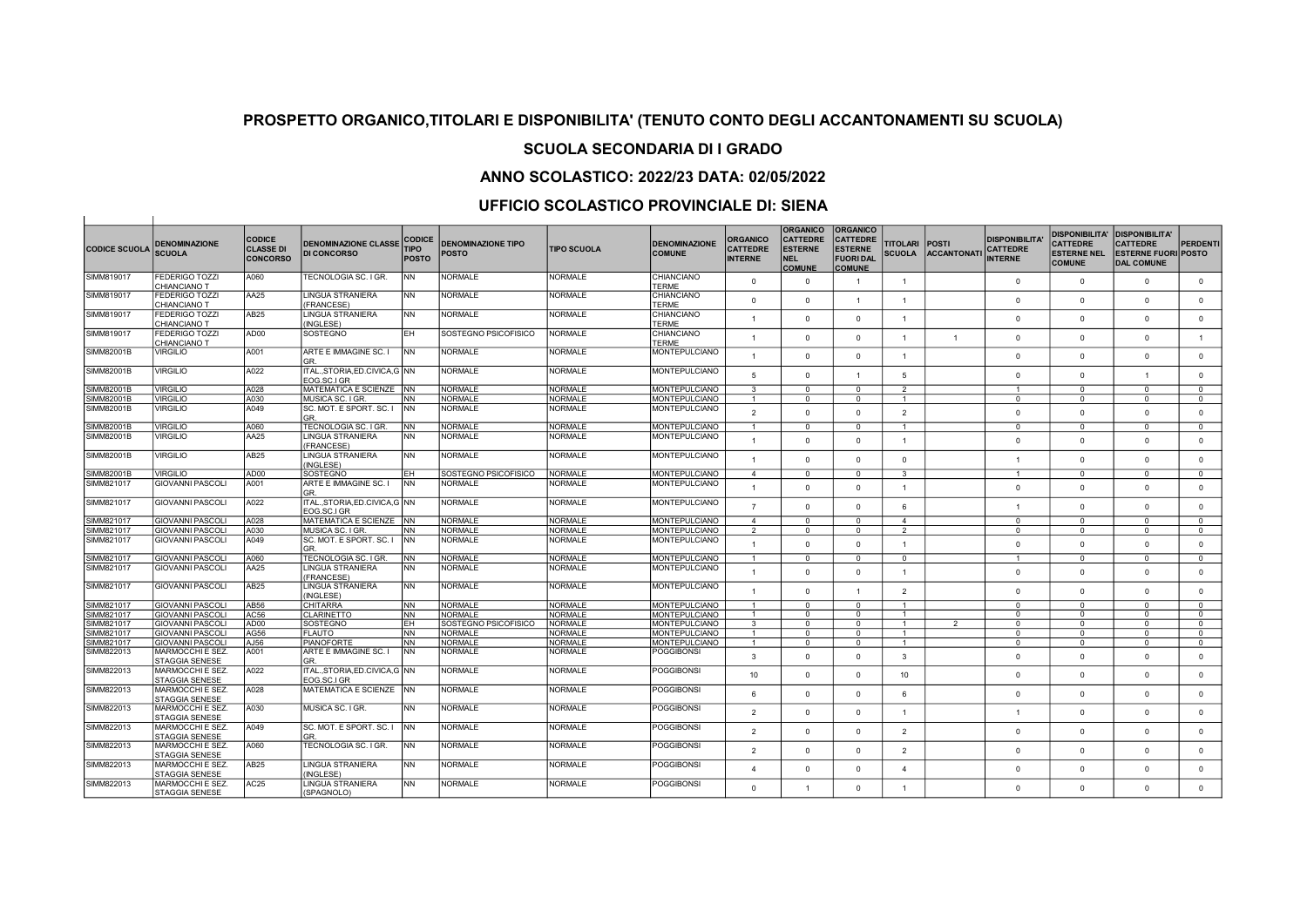## SCUOLA SECONDARIA DI I GRADO

## ANNO SCOLASTICO: 2022/23 DATA: 02/05/2022

| <b>CODICE SCUOLA</b> | <b>DENOMINAZIONE</b><br><b>SCUOLA</b>           | <b>CODICE</b><br><b>CLASSE DI</b><br><b>CONCORSO</b> | <b>DENOMINAZIONE CLASSE</b><br><b>DI CONCORSO</b> | <b>CODICE</b><br><b>TIPO</b><br><b>POSTO</b> | <b>DENOMINAZIONE TIPO</b><br><b>POSTO</b> | <b>TIPO SCUOLA</b> | <b>DENOMINAZIONE</b><br><b>COMUNE</b> | <b>ORGANICO</b><br><b>CATTEDRE</b><br><b>INTERNE</b> | <b>ORGANICO</b><br><b>CATTEDRE</b><br><b>ESTERNE</b><br><b>NEL</b><br><b>COMUNE</b> | <b>ORGANICO</b><br><b>CATTEDRE</b><br><b>ESTERNE</b><br><b>FUORI DAL</b><br><b>COMUNE</b> | <b>TITOLARI</b><br><b>SCUOLA</b> | <b>POSTI</b><br><b>ACCANTONATI</b> | <b>DISPONIBILITA</b><br><b>CATTEDRE</b><br><b>INTERNE</b> | <b>DISPONIBILITA'</b><br><b>CATTEDRE</b><br><b>ESTERNE NEL</b><br><b>COMUNE</b> | <b>DISPONIBILITA'</b><br><b>CATTEDRE</b><br><b>ESTERNE FUORI POSTO</b><br><b>DAL COMUNE</b> | PERDENTI     |
|----------------------|-------------------------------------------------|------------------------------------------------------|---------------------------------------------------|----------------------------------------------|-------------------------------------------|--------------------|---------------------------------------|------------------------------------------------------|-------------------------------------------------------------------------------------|-------------------------------------------------------------------------------------------|----------------------------------|------------------------------------|-----------------------------------------------------------|---------------------------------------------------------------------------------|---------------------------------------------------------------------------------------------|--------------|
| SIMM822013           | MARMOCCHI E SEZ.<br>STAGGIA SENESE              | AD00                                                 | SOSTEGNO                                          | EH.                                          | SOSTEGNO PSICOFISICO                      | <b>NORMALE</b>     | <b>POGGIBONSI</b>                     | 10                                                   | $\Omega$                                                                            | $\circ$                                                                                   | $\overline{2}$                   | 5                                  | $\mathbf{3}$                                              | $\overline{0}$                                                                  | $\mathbf{0}$                                                                                | $\mathbf{0}$ |
| SIMM82301V           | SAN BERNARDINO DA<br><b>SIFNA</b>               | A001                                                 | ARTE E IMMAGINE SC. I<br>GR                       | <b>INN</b>                                   | <b>NORMALE</b>                            | <b>NORMALE</b>     | <b>SIENA</b>                          | $\mathbf{1}$                                         | $\Omega$                                                                            | $\mathbf{0}$                                                                              | $\Omega$                         |                                    | $\overline{1}$                                            | $\Omega$                                                                        | $\Omega$                                                                                    | $\mathbf 0$  |
| SIMM82301V           | SAN BERNARDINO DA<br><b>SIENA</b>               | A022                                                 | ITAL., STORIA, ED.CIVICA, G NN<br>EOG.SC.I GR     |                                              | NORMALE                                   | <b>NORMALE</b>     | <b>SIENA</b>                          | $\overline{7}$                                       | $\Omega$                                                                            | $\mathbf{0}$                                                                              | 6                                |                                    | $\overline{1}$                                            | $\overline{0}$                                                                  | $\mathbf{0}$                                                                                | $\mathbf 0$  |
| SIMM82301V           | SAN BERNARDINO DA<br><b>SIFNA</b>               | A028                                                 | MATEMATICA E SCIENZE NN                           |                                              | <b>NORMALE</b>                            | <b>NORMALE</b>     | <b>SIENA</b>                          | $\mathbf{A}$                                         | $\Omega$                                                                            | $\Omega$                                                                                  | $\overline{4}$                   |                                    | $\Omega$                                                  | $\Omega$                                                                        | $\Omega$                                                                                    | $\Omega$     |
| SIMM82301V           | SAN BERNARDINO DA                               | A030                                                 | MUSICA SC. I GR.                                  | <b>NN</b>                                    | NORMALE                                   | NORMALE            | SIENA                                 | $\overline{\phantom{0}}$                             | $\Omega$                                                                            | $\mathbf{1}$                                                                              | $\overline{2}$                   |                                    | $\Omega$                                                  | $\Omega$                                                                        |                                                                                             | $\mathbf{0}$ |
| SIMM82301V           | <b>SIENA</b><br>SAN BERNARDINO DA               | A049                                                 | SC. MOT. E SPORT. SC. I                           | <b>INN</b>                                   | <b>NORMALE</b>                            | <b>NORMALE</b>     | <b>SIENA</b>                          | $\overline{1}$                                       | $\Omega$                                                                            | $\circ$                                                                                   | $\overline{1}$                   |                                    | $\Omega$                                                  | $\overline{0}$                                                                  | $\mathbf{0}$                                                                                | $\circ$      |
| SIMM82301V           | <b>SIENA</b><br>SAN BERNARDINO DA               | A060                                                 | GR<br>TECNOLOGIA SC. I GR.                        | <b>NN</b>                                    | NORMALE                                   | <b>NORMALE</b>     | <b>SIENA</b>                          | $\overline{1}$                                       | $\Omega$                                                                            | $\circ$                                                                                   | $\overline{1}$                   |                                    | $\Omega$                                                  | $\Omega$                                                                        | $\Omega$                                                                                    | $\circ$      |
| SIMM82301V           | <b>SIENA</b><br>SAN BERNARDINO DA               | AB <sub>25</sub>                                     | <b>LINGUA STRANIERA</b>                           | <b>NN</b>                                    | <b>NORMALE</b>                            | <b>NORMALE</b>     | <b>SIENA</b>                          | 2                                                    | $\Omega$                                                                            | $\mathbf{0}$                                                                              | $\overline{2}$                   |                                    | $\Omega$                                                  | $\Omega$                                                                        | $\mathbf{0}$                                                                                | $\mathbf 0$  |
| SIMM82301V           | <b>SIENA</b><br>SAN BERNARDINO DA               | AB <sub>56</sub>                                     | (INGLESE)<br><b>CHITARRA</b>                      | <b>NN</b>                                    | <b>NORMALE</b>                            | <b>NORMALE</b>     | <b>SIENA</b>                          | $\ddot{\phantom{0}}$                                 | $\Omega$                                                                            | $\circ$                                                                                   | $\blacktriangleleft$             |                                    | $\Omega$                                                  | $\Omega$                                                                        | $\Omega$                                                                                    | $\mathbf{0}$ |
| SIMM82301V           | <b>SIENA</b><br>SAN BERNARDINO DA               | AC <sub>25</sub>                                     | LINGUA STRANIERA                                  | <b>NN</b>                                    | <b>NORMALE</b>                            | <b>NORMALE</b>     | <b>SIENA</b>                          | $\mathbf{1}$                                         | $\Omega$                                                                            | $\Omega$                                                                                  | $\overline{1}$                   |                                    | $\Omega$                                                  | $\Omega$                                                                        | $\Omega$                                                                                    | $\mathbf{0}$ |
| SIMM82301V           | <b>SIENA</b><br>SAN BERNARDINO DA               | AC56                                                 | (SPAGNOLO)<br>CLARINETTO                          | <b>NN</b>                                    | NORMALE                                   | <b>NORMALE</b>     | <b>SIENA</b>                          | $\mathbf{1}$                                         | $\Omega$                                                                            | $\mathbf{0}$                                                                              | $\overline{1}$                   |                                    | $\Omega$                                                  | $\overline{0}$                                                                  | $\mathbf{0}$                                                                                | $\mathbf 0$  |
| SIMM82301V           | <b>SIENA</b><br>SAN BERNARDINO DA               | AD00                                                 | <b>SOSTEGNO</b>                                   | EH.                                          | SOSTEGNO PSICOFISICO                      | <b>NORMALE</b>     | <b>SIENA</b>                          | 6                                                    | $\Omega$                                                                            | $\circ$                                                                                   | 3                                | $\overline{1}$                     | $\overline{2}$                                            | $\overline{0}$                                                                  | $\Omega$                                                                                    | $\mathbf{0}$ |
| SIMM82301V           | <b>SIENA</b><br>SAN BERNARDINO DA               | AG56                                                 | <b>FLAUTO</b>                                     | <b>NN</b>                                    | <b>NORMALE</b>                            | <b>NORMALE</b>     | <b>SIENA</b>                          | $\mathbf{1}$                                         | $\Omega$                                                                            | $\Omega$                                                                                  | $\overline{1}$                   |                                    | $\Omega$                                                  | $\Omega$                                                                        | $\Omega$                                                                                    | $\mathbf{0}$ |
| SIMM82301V           | <b>SIENA</b><br>SAN BERNARDINO DA               | AJ56                                                 | <b>PIANOFORTE</b>                                 | <b>NN</b>                                    | NORMALE                                   | <b>NORMALE</b>     | <b>SIENA</b>                          | $\overline{1}$                                       | $\Omega$                                                                            | $\circ$                                                                                   | $\overline{1}$                   |                                    | $\Omega$                                                  | $\Omega$                                                                        | $\Omega$                                                                                    | $\mathbf{0}$ |
| <b>SIMM82401P</b>    | SIFNA<br><b>JACOPO DELLA</b>                    | A001                                                 | ARTE E IMMAGINE SC. I                             | <b>INN</b>                                   | <b>NORMALE</b>                            | <b>NORMALE</b>     | <b>SIENA</b>                          | $\overline{1}$                                       | $\Omega$                                                                            | $\Omega$                                                                                  | $\mathbf{1}$                     |                                    | $\Omega$                                                  | $\Omega$                                                                        | $\Omega$                                                                                    | $\mathbf{0}$ |
| SIMM82401P           | QUERCIA E TAVERNE<br><b>JACOPO DELLA</b>        | A022                                                 | GR<br>ITAL., STORIA, ED.CIVICA, G   NN            |                                              | <b>NORMALE</b>                            | <b>NORMALE</b>     | <b>SIENA</b>                          | $\overline{7}$                                       | $\Omega$                                                                            | $\overline{1}$                                                                            | 8                                |                                    | $\Omega$                                                  | $\Omega$                                                                        | $\Omega$                                                                                    | $\mathbf{0}$ |
| SIMM82401P           | QUERCIA E TAVERNE<br><b>JACOPO DELLA</b>        | A028                                                 | EOG.SC.I GR<br>MATEMATICA E SCIENZE               | <b>INN</b>                                   | <b>NORMALE</b>                            | NORMALE            | <b>SIENA</b>                          | $\mathbf{A}$                                         | $\overline{0}$                                                                      | $\mathbf{1}$                                                                              | 5                                |                                    | $\Omega$                                                  | $\Omega$                                                                        | $\mathbf{0}$                                                                                | $\mathbf 0$  |
| SIMM82401P           | <b>OUFRCIA E TAVERNE</b><br><b>JACOPO DELLA</b> | A030                                                 | MUSICA SC. I GR.                                  | <b>NN</b>                                    | <b>NORMALE</b>                            | <b>NORMALE</b>     | <b>SIENA</b>                          | $\overline{1}$                                       | $\Omega$                                                                            | $\overline{1}$                                                                            |                                  |                                    | $\Omega$                                                  | $\overline{0}$                                                                  |                                                                                             |              |
| SIMM82401P           | QUERCIA E TAVERNE<br>JACOPO DELLA               | A049                                                 | SC. MOT. E SPORT. SC. I                           | INN.                                         | NORMALE                                   | <b>NORMALE</b>     | <b>SIENA</b>                          |                                                      |                                                                                     |                                                                                           | $\overline{2}$                   |                                    |                                                           |                                                                                 | $\mathbf{0}$                                                                                | $\mathbf 0$  |
| SIMM82401P           | QUERCIA E TAVERNE<br>JACOPO DELLA               | A060                                                 | GR<br>TECNOLOGIA SC. I GR.                        | INN.                                         | <b>NORMALE</b>                            | <b>NORMALE</b>     | SIENA                                 | $\mathbf{1}$                                         | $\Omega$                                                                            | $\mathbf{0}$                                                                              | $\overline{1}$                   |                                    | $\Omega$                                                  | $\overline{0}$                                                                  | $\Omega$                                                                                    | $\mathbf{0}$ |
|                      | QUERCIA E TAVERNE                               |                                                      |                                                   |                                              |                                           |                    |                                       | $\mathbf{1}$                                         | $\Omega$                                                                            | $\mathbf{1}$                                                                              | $\overline{2}$                   |                                    | $\Omega$                                                  | $\overline{0}$                                                                  | $\Omega$                                                                                    | $\mathbf{0}$ |
| SIMM82401P           | JACOPO DELLA<br>QUERCIA E TAVERNE               | AB25                                                 | LINGUA STRANIERA<br>(INGLESE)                     | <b>NN</b>                                    | NORMALE                                   | <b>NORMALE</b>     | <b>SIENA</b>                          | 3                                                    | $\overline{1}$                                                                      | $\circ$                                                                                   | $\overline{4}$                   |                                    | $\Omega$                                                  | $\overline{0}$                                                                  | $\mathbf{0}$                                                                                | $\mathbf{0}$ |
| SIMM82401P           | JACOPO DELLA<br>QUERCIA E TAVERNE               | AC25                                                 | LINGUA STRANIERA<br>(SPAGNOLO)                    | <b>NN</b>                                    | <b>NORMALE</b>                            | <b>NORMALE</b>     | <b>SIENA</b>                          | $\overline{1}$                                       | $\overline{1}$                                                                      | $\circ$                                                                                   | $\mathbf{1}$                     |                                    | $\Omega$                                                  | $\overline{1}$                                                                  | $\Omega$                                                                                    | $\circ$      |
| SIMM82401P           | JACOPO DELLA<br>QUERCIA E TAVERNE               | AD00                                                 | SOSTEGNO                                          | EH                                           | SOSTEGNO PSICOFISICO                      | <b>NORMALE</b>     | SIENA                                 | 5                                                    | $\overline{0}$                                                                      | $\mathbf{0}$                                                                              | $\overline{2}$                   | $\overline{1}$                     | 2                                                         | $\overline{0}$                                                                  | $\mathbf{0}$                                                                                | $\mathbf 0$  |
| SIMM82501E           | P.A. MATTIOLI-<br><b>RAVACCIANO</b>             | A001                                                 | ARTE E IMMAGINE SC. I<br>GR.                      | <b>NN</b>                                    | <b>NORMALE</b>                            | <b>NORMALE</b>     | <b>SIENA</b>                          | $\mathbf{1}$                                         | $\overline{1}$                                                                      | $\circ$                                                                                   | $\overline{1}$                   |                                    | $\Omega$                                                  | $\overline{1}$                                                                  | $\Omega$                                                                                    | $\mathbf{0}$ |
| SIMM82501E           | P.A. MATTIOLI<br><b>RAVACCIANO</b>              | A022                                                 | ITAL., STORIA, ED.CIVICA, G NN<br>FOG SC LGR      |                                              | <b>NORMALE</b>                            | <b>NORMALE</b>     | <b>SIENA</b>                          | 9                                                    | $\overline{1}$                                                                      | $\circ$                                                                                   | 9                                |                                    | $\Omega$                                                  |                                                                                 | $\Omega$                                                                                    | $\mathbf{0}$ |
| <b>SIMM82501E</b>    | P.A. MATTIOLI<br><b>RAVACCIANO</b>              | A028                                                 | MATEMATICA E SCIENZE                              | <b>NN</b>                                    | <b>NORMALE</b>                            | <b>NORMALE</b>     | <b>SIENA</b>                          | 5                                                    | $\overline{1}$                                                                      | $\circ$                                                                                   | 6                                |                                    | $\Omega$                                                  | $\overline{0}$                                                                  | $\Omega$                                                                                    | $\mathbf{0}$ |
| SIMM82501E           | P.A. MATTIOLI<br><b>RAVACCIANO</b>              | A030                                                 | MUSICA SC. I GR.                                  | <b>NN</b>                                    | <b>NORMALE</b>                            | <b>NORMALE</b>     | <b>SIENA</b>                          | $\overline{1}$                                       | $\overline{1}$                                                                      | $\circ$                                                                                   | $\overline{2}$                   |                                    | $\Omega$                                                  | $\overline{0}$                                                                  | $^{\circ}$                                                                                  | $\mathbf 0$  |
| SIMM82501E           | P.A. MATTIOLI<br><b>RAVACCIANO</b>              | A049                                                 | SC. MOT. E SPORT. SC. I<br>GR.                    | I NN                                         | <b>NORMALE</b>                            | <b>NORMALE</b>     | <b>SIENA</b>                          | $\overline{1}$                                       | $\overline{1}$                                                                      | $\Omega$                                                                                  | $\overline{2}$                   |                                    | $\Omega$                                                  | $\Omega$                                                                        | $\Omega$                                                                                    | $\mathbf 0$  |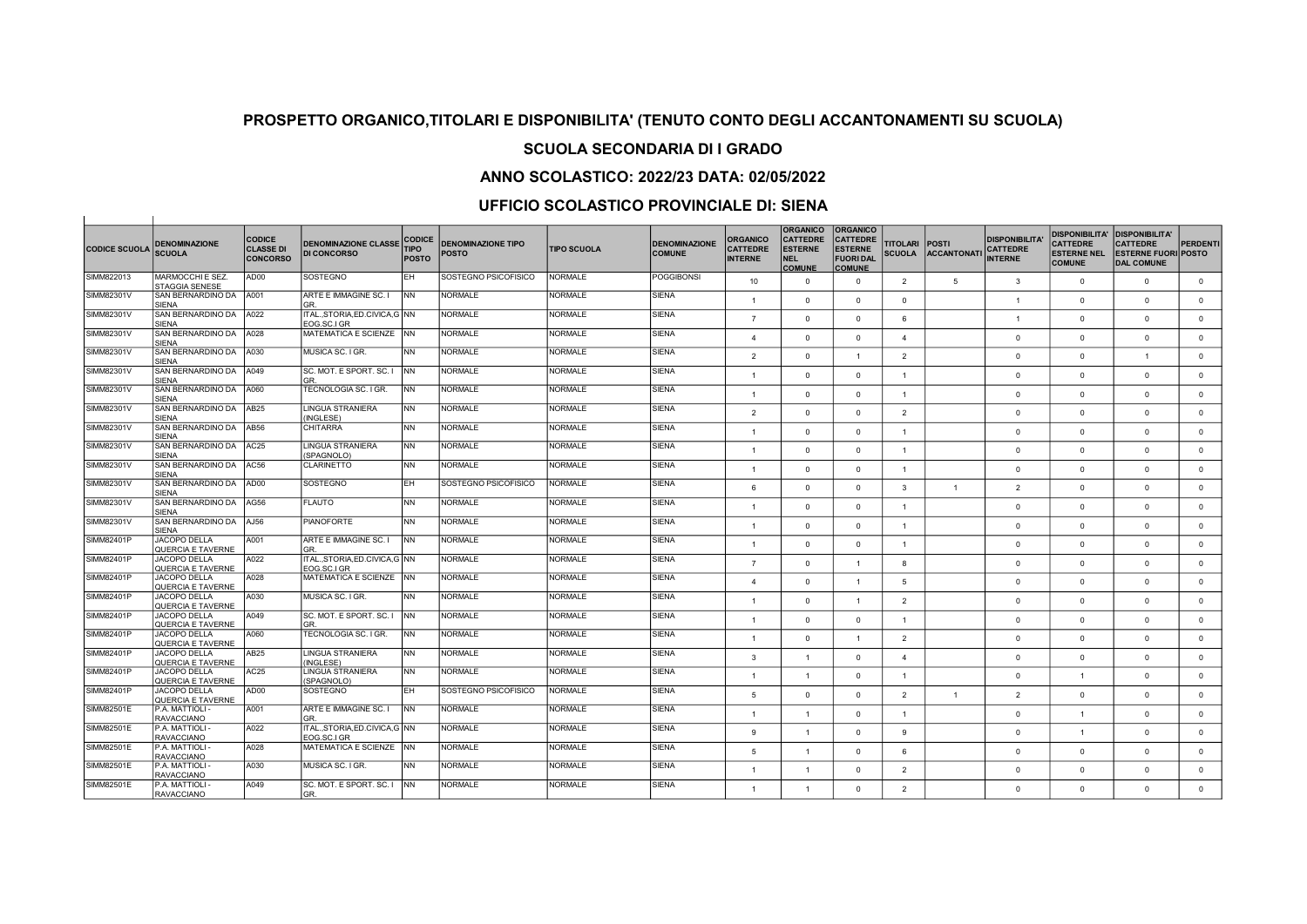#### SCUOLA SECONDARIA DI I GRADO

## ANNO SCOLASTICO: 2022/23 DATA: 02/05/2022

| <b>CODICE SCUOLA</b> | <b>DENOMINAZIONE</b><br><b>SCUOLA</b>                       | <b>CODICE</b><br><b>CLASSE DI</b><br><b>CONCORSO</b> | <b>DENOMINAZIONE CLASSE</b><br><b>DI CONCORSO</b> | <b>CODICE</b><br><b>TIPO</b><br><b>POSTO</b> | <b>DENOMINAZIONE TIPO</b><br><b>POSTO</b> | <b>TIPO SCUOLA</b> | <b>DENOMINAZIONE</b><br><b>COMUNE</b> | <b>ORGANICO</b><br><b>CATTEDRE</b><br><b>INTERNE</b> | <b>ORGANICO</b><br><b>CATTEDRE</b><br><b>ESTERNE</b><br><b>NEL</b><br><b>COMUNE</b> | <b>ORGANICO</b><br><b>CATTEDRE</b><br><b>ESTERNE</b><br><b>FUORI DAL</b><br><b>COMUNE</b> | <b>TITOLARI</b><br><b>SCUOLA</b> | <b>POSTI</b><br><b>ACCANTONATI</b> | <b>DISPONIBILITA</b><br><b>CATTEDRE</b><br><b>INTERNE</b> | <b>DISPONIBILITA'</b><br><b>CATTEDRE</b><br><b>ESTERNE NEL</b><br><b>COMUNE</b> | <b>DISPONIBILITA'</b><br><b>CATTEDRE</b><br><b>ESTERNE FUORI POSTO</b><br><b>DAL COMUNE</b> | PERDENTI     |
|----------------------|-------------------------------------------------------------|------------------------------------------------------|---------------------------------------------------|----------------------------------------------|-------------------------------------------|--------------------|---------------------------------------|------------------------------------------------------|-------------------------------------------------------------------------------------|-------------------------------------------------------------------------------------------|----------------------------------|------------------------------------|-----------------------------------------------------------|---------------------------------------------------------------------------------|---------------------------------------------------------------------------------------------|--------------|
| SIMM82501E           | P.A. MATTIOLI<br><b>RAVACCIANO</b>                          | A060                                                 | TECNOLOGIA SC. I GR.                              | <b>NN</b>                                    | <b>NORMALE</b>                            | <b>NORMALE</b>     | <b>SIENA</b>                          | $\overline{1}$                                       | $\overline{1}$                                                                      | $\circ$                                                                                   | $\overline{2}$                   |                                    | $\mathbf{0}$                                              | $\overline{0}$                                                                  | $\mathbf{0}$                                                                                | $\mathbf{0}$ |
| <b>SIMM82501E</b>    | P.A. MATTIOLI<br><b>RAVACCIANO</b>                          | AB <sub>25</sub>                                     | LINGUA STRANIERA<br>(INGLESE)                     | <b>NN</b>                                    | NORMALE                                   | <b>NORMALE</b>     | <b>SIENA</b>                          | $\mathbf{3}$                                         | $\Omega$                                                                            | $\circ$                                                                                   | $\overline{2}$                   |                                    | $\overline{1}$                                            | $\Omega$                                                                        | $\Omega$                                                                                    | $\mathbf 0$  |
| SIMM82501E           | P.A. MATTIOLI<br><b>RAVACCIANO</b>                          | AC25                                                 | LINGUA STRANIERA<br>(SPAGNOLO)                    | <b>NN</b>                                    | <b>NORMALE</b>                            | <b>NORMALE</b>     | <b>SIENA</b>                          | $\overline{0}$                                       | $\overline{1}$                                                                      | $\mathbf{0}$                                                                              | $\overline{1}$                   |                                    | $\Omega$                                                  | $\mathbf{0}$                                                                    | $\mathbf{0}$                                                                                | $\mathbf{0}$ |
| SIMM82501E           | P.A. MATTIOLI<br><b>RAVACCIANO</b>                          | AD00                                                 | SOSTEGNO                                          | EH.                                          | SOSTEGNO PSICOFISICO                      | <b>NORMALE</b>     | <b>SIENA</b>                          | 8                                                    | $\Omega$                                                                            | $\Omega$                                                                                  | 3                                | $\overline{1}$                     | $\mathbf{A}$                                              | $\Omega$                                                                        | $\Omega$                                                                                    | $\Omega$     |
| SIMM82502G           | SCUOLA OSPEDALIERA A022                                     |                                                      | ITAL.,STORIA,ED.CIVICA,G   NN                     |                                              | <b>NORMALE</b>                            | OSPEDALIERA        | SIENA                                 | $\overline{1}$                                       | $\Omega$                                                                            | $\Omega$                                                                                  | $\mathbf{1}$                     |                                    | $\Omega$                                                  | $\Omega$                                                                        | $\Omega$                                                                                    | $\mathbf{0}$ |
| SIMM82601A           | LEONARDO DA VINCI<br><b>POGGIBONSI</b>                      | A001                                                 | EOG.SC.I GR<br>ARTE E IMMAGINE SC. I<br>GR.       | <b>INN</b>                                   | <b>NORMALE</b>                            | <b>NORMALE</b>     | <b>POGGIBONSI</b>                     | $\overline{1}$                                       | $\Omega$                                                                            | $\overline{1}$                                                                            | $\overline{2}$                   |                                    | $\Omega$                                                  | $\Omega$                                                                        | $\Omega$                                                                                    | $\circ$      |
| SIMM82601A           | LEONARDO DA VINCI<br><b>POGGIBONSI</b>                      | A022                                                 | ITALSTORIA.ED.CIVICA.G INN<br>EOG.SC.I GR         |                                              | <b>NORMALE</b>                            | <b>NORMALE</b>     | <b>POGGIBONSI</b>                     | 8                                                    | $\Omega$                                                                            | $\overline{1}$                                                                            | 8                                |                                    | $\Omega$                                                  | $\Omega$                                                                        |                                                                                             | $\circ$      |
| SIMM82601A           | LEONARDO DA VINCI                                           | A028                                                 | MATEMATICA E SCIENZE                              | <b>INN</b>                                   | <b>NORMALE</b>                            | <b>NORMALE</b>     | POGGIBONSI                            | 5                                                    | $\Omega$                                                                            | $\circ$                                                                                   | 5                                |                                    | $\Omega$                                                  | $\Omega$                                                                        | $\Omega$                                                                                    | $\mathbf{0}$ |
| SIMM82601A           | <b>POGGIBONSI</b><br>LEONARDO DA VINCI<br><b>POGGIBONSI</b> | A030                                                 | MUSICA SC. I GR.                                  | <b>NN</b>                                    | <b>NORMALE</b>                            | <b>NORMALE</b>     | POGGIBONSI                            | $\overline{1}$                                       | $\Omega$                                                                            | $\blacktriangleleft$                                                                      | 2                                |                                    | $\Omega$                                                  | $\Omega$                                                                        | $\Omega$                                                                                    | $\mathbf{0}$ |
| SIMM82601A           | <b>LEONARDO DA VINCI</b><br><b>POGGIBONSI</b>               | A049                                                 | ISC. MOT. E SPORT. SC. I<br>GR.                   | <b>INN</b>                                   | <b>NORMALE</b>                            | <b>NORMALE</b>     | <b>POGGIBONSI</b>                     | $\overline{1}$                                       | $\Omega$                                                                            | $\overline{1}$                                                                            | $\overline{2}$                   |                                    | $\Omega$                                                  | $\Omega$                                                                        | $\Omega$                                                                                    | $\mathbf{0}$ |
| SIMM82601A           | LEONARDO DA VINCI<br><b>POGGIBONSI</b>                      | A060                                                 | TECNOLOGIA SC. I GR.                              | <b>NN</b>                                    | <b>NORMALE</b>                            | <b>NORMALE</b>     | POGGIBONSI                            | $\mathbf{1}$                                         | $\Omega$                                                                            | $\mathbf{1}$                                                                              | $\overline{2}$                   |                                    | $\Omega$                                                  | $\overline{0}$                                                                  | $\mathbf{0}$                                                                                | $\mathbf 0$  |
| SIMM82601A           | LEONARDO DA VINCI<br><b>POGGIBONSI</b>                      | AA25                                                 | LINGUA STRANIERA<br>(FRANCESE)                    | <b>NN</b>                                    | <b>NORMALE</b>                            | <b>NORMALE</b>     | POGGIBONSI                            | $\Omega$                                             | $\overline{1}$                                                                      | $\circ$                                                                                   | $\mathbf{1}$                     |                                    | $\Omega$                                                  | $\Omega$                                                                        | $\Omega$                                                                                    | $\mathbf{0}$ |
| SIMM82601A           | LEONARDO DA VINCI<br><b>POGGIBONSI</b>                      | AB <sub>25</sub>                                     | LINGUA STRANIERA<br>(INGLESE)                     | <b>NN</b>                                    | NORMALE                                   | <b>NORMALE</b>     | <b>POGGIBONSI</b>                     | $\overline{a}$                                       | $\Omega$                                                                            | $\Omega$                                                                                  | 4                                |                                    | $\Omega$                                                  | $\Omega$                                                                        | $\Omega$                                                                                    | $\mathbf{0}$ |
| SIMM82601A           | LEONARDO DA VINCI<br><b>POGGIBONSI</b>                      | AB56                                                 | <b>CHITARRA</b>                                   | <b>NN</b>                                    | NORMALE                                   | <b>NORMALE</b>     | POGGIBONSI                            | $\overline{1}$                                       | $\Omega$                                                                            | $\circ$                                                                                   | $\Omega$                         |                                    | $\overline{1}$                                            | $\Omega$                                                                        | $\Omega$                                                                                    | $\mathbf{0}$ |
| SIMM82601A           | <b>LEONARDO DA VINCI</b><br><b>POGGIBONSI</b>               | AD00                                                 | <b>SOSTEGNO</b>                                   | EH.                                          | SOSTEGNO PSICOFISICO                      | <b>NORMALE</b>     | <b>POGGIBONSI</b>                     | 5                                                    | $\Omega$                                                                            | $\Omega$                                                                                  | $\overline{5}$                   |                                    | $\Omega$                                                  | $\Omega$                                                                        | $\Omega$                                                                                    | $\Omega$     |
| SIMM82601A           | LEONARDO DA VINCI<br><b>POGGIBONSI</b>                      | AG56                                                 | <b>FLAUTO</b>                                     | <b>NN</b>                                    | <b>NORMALE</b>                            | <b>NORMALE</b>     | <b>POGGIBONSI</b>                     | $\overline{1}$                                       | $\Omega$                                                                            | $\Omega$                                                                                  | $\Omega$                         |                                    | $\overline{1}$                                            | $\Omega$                                                                        | $\Omega$                                                                                    | $\mathbf{0}$ |
| SIMM82601A           | <b>LEONARDO DA VINCI</b><br>POGGIBONSI                      | AI56                                                 | PERCUSSIONI                                       | <b>NN</b>                                    | <b>NORMALE</b>                            | NORMALE            | <b>POGGIBONSI</b>                     | $\overline{1}$                                       | $\Omega$                                                                            | $\circ$                                                                                   | $\mathbf{0}$                     |                                    | $\overline{1}$                                            | $\Omega$                                                                        | $\Omega$                                                                                    | $\mathbf{0}$ |
| SIMM82601A           | LEONARDO DA VINCI<br><b>POGGIBONSI</b>                      | AJ56                                                 | <b>PIANOFORTE</b>                                 | <b>NN</b>                                    | <b>NORMALE</b>                            | <b>NORMALE</b>     | <b>POGGIBONSI</b>                     | $\overline{1}$                                       | $\Omega$                                                                            | $\mathbf{0}$                                                                              | $\Omega$                         |                                    | $\overline{1}$                                            | $\mathbf{0}$                                                                    | $\mathbf{0}$                                                                                | $\mathbf{0}$ |
| SIMM827016           | A. DI CAMBIO 1 COLLE A001<br><b>VAL D'ELSA</b>              |                                                      | ARTE E IMMAGINE SC. I<br>GR                       | <b>NN</b>                                    | NORMALE                                   | <b>NORMALE</b>     | <b>COLLE DI VAL</b><br>D'ELSA         | $\mathbf{1}$                                         | $\Omega$                                                                            | $\circ$                                                                                   | $\overline{1}$                   |                                    | $\Omega$                                                  | $\overline{0}$                                                                  | $\Omega$                                                                                    | $\mathbf{0}$ |
| SIMM827016           | A. DI CAMBIO 1 COLLE   A022<br>VAL D'FLSA                   |                                                      | ITAL., STORIA, ED.CIVICA, G NN<br>FOG SC LGR      |                                              | <b>NORMALE</b>                            | <b>NORMALE</b>     | <b>COLLE DI VAL</b><br>D'ELSA         | 6                                                    | $\Omega$                                                                            | $\overline{1}$                                                                            | $\overline{7}$                   |                                    | $\Omega$                                                  | $\Omega$                                                                        | $\Omega$                                                                                    | $\mathbf{0}$ |
| SIMM827016           | A. DI CAMBIO 1 COLLE<br>VAL D'ELSA                          | A028                                                 | <b>MATEMATICA E SCIENZE</b>                       | <b>INN</b>                                   | NORMALE                                   | <b>NORMALE</b>     | COLLE DI VAL<br>D'ELSA                | $\mathbf{A}$                                         | $\Omega$                                                                            | $\circ$                                                                                   | 3                                |                                    | $\overline{1}$                                            | $\overline{0}$                                                                  | $\mathbf{0}$                                                                                | $\mathbf{0}$ |
| SIMM827016           | A. DI CAMBIO 1 COLLE   A030<br><b>VAL D'ELSA</b>            |                                                      | MUSICA SC. I GR.                                  | <b>NN</b>                                    | <b>NORMALE</b>                            | <b>NORMALE</b>     | COLLE DI VAL<br><b>D'ELSA</b>         | $\overline{\phantom{0}}$                             | $\Omega$                                                                            | $\circ$                                                                                   | $\overline{2}$                   |                                    | $\Omega$                                                  | $\Omega$                                                                        | $\Omega$                                                                                    | $\circ$      |
| SIMM827016           | A. DI CAMBIO 1 COLLE   A049<br>VAL D'ELSA                   |                                                      | SC. MOT. E SPORT. SC. I<br>GR                     | <b>INN</b>                                   | NORMALE                                   | <b>NORMALE</b>     | COLLE DI VAL<br>D'ELSA                | $\mathbf{1}$                                         | $\Omega$                                                                            | $\mathbf{0}$                                                                              | $\overline{1}$                   |                                    | $\Omega$                                                  | $\Omega$                                                                        | $\Omega$                                                                                    | $\mathbf{0}$ |
| SIMM827016           | A. DI CAMBIO 1 COLLE   A060<br>VAL D'ELSA                   |                                                      | TECNOLOGIA SC. I GR.                              | <b>NN</b>                                    | <b>NORMALE</b>                            | <b>NORMALE</b>     | <b>COLLE DI VAL</b><br><b>D'ELSA</b>  | $\overline{1}$                                       | $\Omega$                                                                            | $\circ$                                                                                   | $\overline{1}$                   |                                    | $\Omega$                                                  | $\Omega$                                                                        | $\Omega$                                                                                    | $\mathbf{0}$ |
| SIMM827016           | A. DI CAMBIO 1 COLLE   AA25<br>VAL D'ELSA                   |                                                      | LINGUA STRANIERA<br>(FRANCESE)                    | <b>NN</b>                                    | <b>NORMALE</b>                            | <b>NORMALE</b>     | COLLE DI VAL<br>D'ELSA                | $\overline{1}$                                       | $\Omega$                                                                            | $\circ$                                                                                   | $\overline{1}$                   |                                    | $\Omega$                                                  | $\Omega$                                                                        | $\Omega$                                                                                    | $\mathbf{0}$ |
| SIMM827016           | A. DI CAMBIO 1 COLLE   AB25<br>VAL D'ELSA                   |                                                      | <b>LINGUA STRANIERA</b><br>(INGLESE)              | <b>NN</b>                                    | <b>NORMALE</b>                            | <b>NORMALE</b>     | <b>COLLE DI VAL</b><br>D'ELSA         | $\overline{2}$                                       | $\Omega$                                                                            | $\circ$                                                                                   | $\overline{2}$                   |                                    | $\Omega$                                                  | $\mathbf{0}$                                                                    | $\mathbf{0}$                                                                                | $\mathbf{0}$ |
| SIMM827016           | A. DI CAMBIO 1 COLLE   AD00<br>VAL D'ELSA                   |                                                      | SOSTEGNO                                          | EH.                                          | SOSTEGNO PSICOFISICO                      | <b>NORMALE</b>     | COLLE DI VAL<br>D'ELSA                | 6                                                    | $\Omega$                                                                            | $\circ$                                                                                   | $\overline{2}$                   | $\overline{1}$                     | 3                                                         | $\overline{0}$                                                                  | $^{\circ}$                                                                                  | $\mathbf 0$  |
| SIMM828034           | A. DI CAMBIO 2 - COLLE A001<br>VAL D'EL                     |                                                      | ARTE E IMMAGINE SC. I<br>lgr.                     | <b>NN</b>                                    | <b>NORMALE</b>                            | <b>NORMALE</b>     | COLLE DI VAL<br><b>D'ELSA</b>         | $\mathfrak{p}$                                       | $\Omega$                                                                            | $\Omega$                                                                                  | $\overline{2}$                   |                                    | $\Omega$                                                  | $\Omega$                                                                        | $\Omega$                                                                                    | $\mathbf{0}$ |